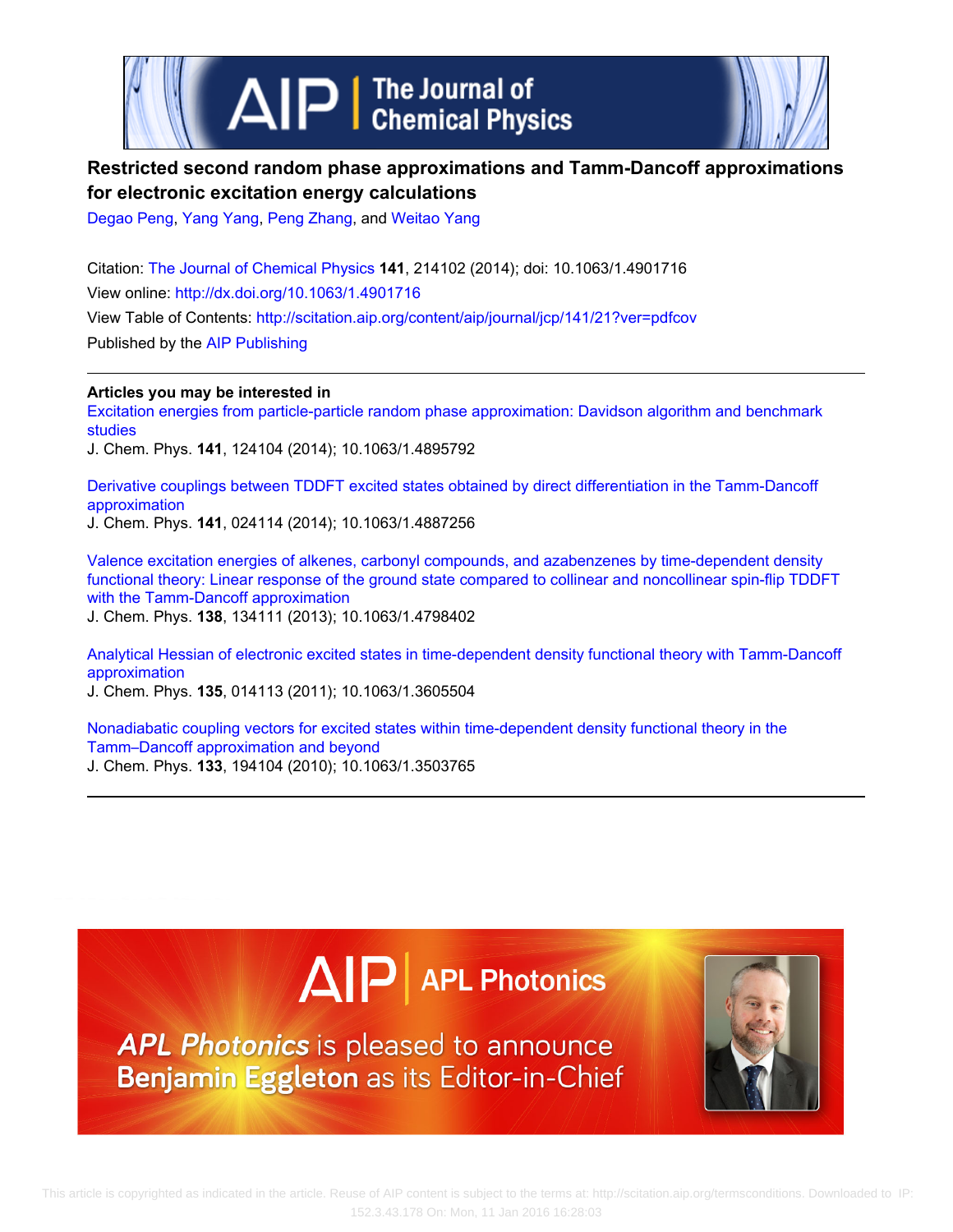

# **[Restricted second random phase approximations and Tamm-Dancoff](http://dx.doi.org/10.1063/1.4901716) [approximations for electronic excitation energy calculations](http://dx.doi.org/10.1063/1.4901716)**

Degao Peng,<sup>1</sup> Yang Yang,<sup>1</sup> Peng Zhang,<sup>1</sup> and Weitao Yang<sup>2[,a\)](#page-1-0)</sup>

<sup>1</sup>*Department of Chemistry, Duke University, Durham, North Carolina 27708, USA* <sup>2</sup>*Department of Chemistry and Department of Physics, Duke University, Durham, North Carolina 27708, USA*

(Received 12 May 2014; accepted 3 November 2014; published online 2 December 2014)

In this article, we develop systematically second random phase approximations (RPA) and Tamm-Dancoff approximations (TDA) of particle-hole and particle-particle channels for calculating molecular excitation energies. The second particle-hole RPA/TDA can capture double excitations missed by the particle-hole RPA/TDA and time-dependent density-functional theory (TDDFT), while the second particle-particle RPA/TDA recovers non-highest-occupied-molecular-orbital excitations missed by the particle-particle RPA/TDA. With proper orbital restrictions, these restricted second RPAs and TDAs have a formal scaling of only  $O(N<sup>4</sup>)$ . The restricted versions of second RPAs and TDAs are tested with various small molecules to show some positive results. Data suggest that the restricted second particle-hole TDA (r2ph-TDA) has the best overall performance with a correlation coefficient similar to TDDFT, but with a larger negative bias. The negative bias of the r2ph-TDA may be induced by the unaccounted ground state correlation energy to be investigated further. Overall, the r2ph-TDA is recommended to study systems with both single and some low-lying double excitations with a moderate accuracy. Some expressions on excited state property evaluations, such as  $\langle \hat{S}^2 \rangle$  are also developed and tested. *© 2014 AIP Publishing LLC*. [\[http://dx.doi.org/10.1063/1.4901716\]](http://dx.doi.org/10.1063/1.4901716)

# **I. INTRODUCTION**

The particle-hole random phase approximation (ph- $RPA$ <sup>[1,](#page-16-0)[2](#page-16-1)</sup> has been a convenient method to study particlehole excitations and correlation energies for nuclei, $3-8$  $3-8$ molecules $9-12$  $9-12$  and solid.<sup>[13](#page-16-6)[–17](#page-16-7)</sup> The ph-RPA can be viewed as a response in time-dependent Hartree theory where the exchange correlation contribution is omitted in time-dependent density-functional theory (TDDFT), <sup>[18](#page-16-8)</sup> as the correlation en-ergies of all ring diagrams,<sup>[7](#page-16-9)</sup> or alternatively as a ring ap-proximation in coupled-cluster doubles.<sup>[19](#page-16-10)</sup> Viewed as a correlation energy functional from the adiabatic connection in density-functional theory  $(DFT)$ ,<sup>10</sup> there is a renaissance of the ph-RPA in quantum chemistry community due to its good description of van der Waals interactions<sup>[10](#page-16-11)</sup> and the correct dissociation limit of  $H_2$ .<sup>[20](#page-16-12)</sup> These features have incentivized developments of fast algorithms for ph-RPA correla-tion energies.<sup>[12,](#page-16-5) [17](#page-16-7)</sup> Nonetheless, the ph-RPA has formidable fractional charge errors which prohibit the applications of the ph-RPA to many systems. $^{21}$  $^{21}$  $^{21}$ 

On the other hand, the pp-RPA, $22-27$  also known as Brueckner's theory,  $28-30$  $28-30$  has been a textbook method in nu-clear physics to study pairing vibrations.<sup>[7,](#page-16-9)[8](#page-16-3)</sup> The pp-RPA can be interpreted as time-dependent Hartree-Fock-Bogoliubov approximation, $\frac{7}{7}$  $\frac{7}{7}$  $\frac{7}{7}$  as linear-response time-dependent densityfunctional theory with pairing field at the zero pairing field limit, $31$  as the adiabatic connection of the pairing matrix fluctuations,  $32, 33$  $32, 33$  $32, 33$  as sum of all ladder diagrams,<sup>7</sup> or as a ladder approximation in coupled-cluster doubles. $34-36$  $34-36$  Recent applications of the pp-RPA in molecular systems reveal that the pp-RPA satisfies the flat-plane condition<sup>[32,](#page-16-19)[37](#page-16-23)</sup> and has better thermochemistry behavior than the ph-RPA.<sup>[38](#page-16-24)</sup> The pp-RPA can also capture double excitations from an  $(N - 2)$ -electron reference, which is impossible for adiabatic linear-response TDDFT.<sup>[39,](#page-16-25) [40](#page-16-26)</sup> However, due to the limitation of the  $(N - 2)$ electron reference construction, single excitations from nonhighest occupied molecular orbitals (non-HOMO) are absent in the pp-RPA as normally applied—although the pp-RPA with a non-ground state reference can in principle lead to such excitations. In this article, we develop the restricted second random-phase approximation and the restricted second particle-particle random phase approximation that can calculate full single excitation spectrum and some double excitations.

The second particle-hole random phase approximation  $(2ph-RPA)<sup>6,41–44</sup>$  $(2ph-RPA)<sup>6,41–44</sup>$  $(2ph-RPA)<sup>6,41–44</sup>$  $(2ph-RPA)<sup>6,41–44</sup>$  $(2ph-RPA)<sup>6,41–44</sup>$  is a natural extension of the ph-RPA or timedependent Hartree-Fock (TDHF) in the equation-of-motion  $(EOM)^{26}$  $(EOM)^{26}$  $(EOM)^{26}$  framework, where the excitation operators include both one-particle-one-hole (1p1h) and two-particle-two-hole (2p2h) excitations. The 2ph-RPA has been applied to nuclear physics<sup>[42,](#page-17-2) [43](#page-17-3)</sup> and metal clusters<sup>[44](#page-17-1)</sup> to study double excitations, but not in chemistry in general. McKoy and coworkers' higher  $RPA<sup>45,46</sup>$  $RPA<sup>45,46</sup>$  $RPA<sup>45,46</sup>$  is similar albeit involves a very sophisticated ground state treatment. 2p2h excitations have also been used to improve 1-particle excitations. $47-51$  $47-51$ 

Parallel to the 2ph-RPA, we devise here the second particle-particle random phase approximation (2pp-RPA) that supplements the pp-RPA excitation operators with threeparticle-one-hole (3p1h) and one-particle-three-hole (1p3h) operators. From an  $(N - 2)$ -electron reference, the 2pp-RPA has all critical double excitations in the pp-RPA, plus all single excitations. The philosophy behind the 2pp-RPA is very similar to including 3p1h/1p3h operators and

<span id="page-1-0"></span>a)Electronic mail: [weitao.yang@duke.edu](mailto: weitao.yang@duke.edu)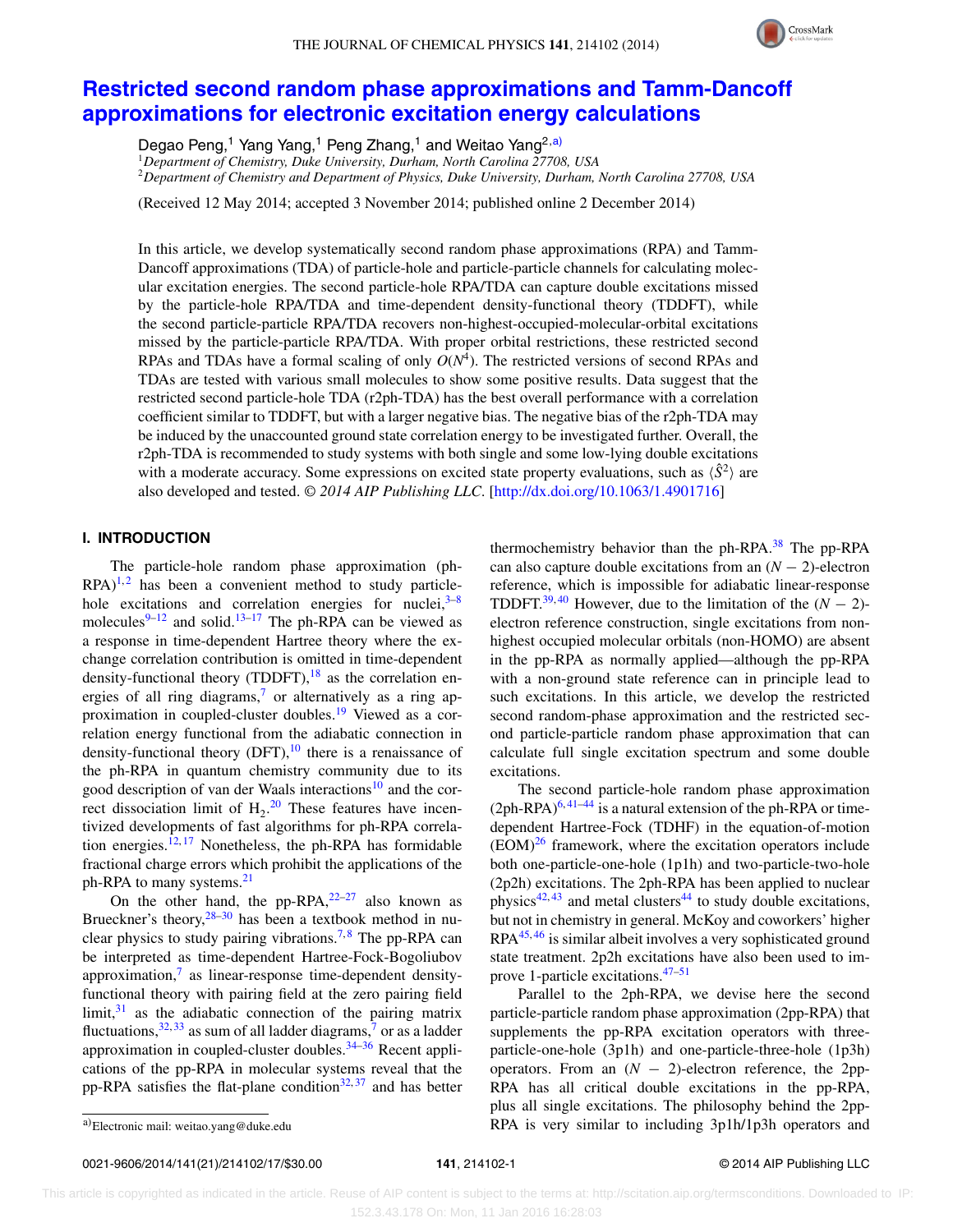above in double-ionization-potential/double-electron-affinity equation-of-motion coupled-cluster (DIP/DEA-EOM-CC) methods.<sup>[52,](#page-17-8)[53](#page-17-9)</sup> The computational scaling of second RPAs (the 2ph-RPA and the 2pp-RPA) can be reduced by placing some rational restrictions on the excitation operators, leading to a formal scaling of  $O(N^4)$ , the same as TDDFT and the pp-RPA. Some molecular tests show that these restricted second RPAs can capture the most important low-lying excitations while keeping the computational complexity manageable. Preliminary results<sup>54</sup> show that ph series RPAs and TDAs are probably size extensive while pp series RPAs and TDAs are not. Although these second RPAs can be used to study correlation energies as well, the focus of this article is on excitation energies.

This article is organized as follows. The theories of the 2ph-RPA and the 2pp-RPA and their restrictions are described in Sec. [II.](#page-2-0) Section [III](#page-5-0) presents the implementation and calcu-lation details for these methods. Results are shown in Sec. [IV](#page-6-0) with discussions. Finally, Sec. [VI](#page-16-29) concludes this article.

#### <span id="page-2-0"></span>**II. THEORY**

#### **A. The EOM formalism**

Second RPA theories are expressed in Rowe's EOM formalism.<sup>[26,](#page-16-28) [55](#page-17-11)</sup> For an electronic Hamiltonian  $\hat{H}$ , we have its eigenvalues and eigenvectors

$$
\hat{H}|M\rangle = E_M|M\rangle. \tag{1}
$$

Note that  $\hat{H}$  is expressed in second quantization and  $|M\rangle$ 's do not have to have the same number of electrons. Suppose we have an initial state  $|0\rangle$  and want to study its excitation spectrum to some final state  $|F\rangle$  and  $F \neq 0$ . Defining an excitation operator

$$
\hat{O}_F^\dagger = |F\rangle\langle 0|,\tag{2}
$$

we have

$$
\hat{O}_F^{\dagger}|0\rangle = |F\rangle \tag{3}
$$

and

$$
\hat{O}_F|0\rangle = 0.\tag{4}
$$

The EOM equation for the transition energy is

$$
\omega_F = \frac{\langle 0 | [\hat{O}_F, \hat{H}, \hat{O}_F^{\dagger}] | 0 \rangle}{\langle 0 | [\hat{O}_F, \hat{O}_F^{\dagger}] | 0 \rangle},\tag{5}
$$

where  $\omega_F = E_F - E_0$ , and the double commutator is

$$
[\hat{A}, \hat{B}, \hat{C}] = \frac{1}{2} [\hat{A}, [\hat{B}, \hat{C}]] + \frac{1}{2} [[\hat{A}, \hat{B}], \hat{C}],
$$
 (6)

for Bosonic operators, or

$$
[\hat{A}, \hat{B}, \hat{C}] = \frac{1}{2} \{\hat{A}, [\hat{B}, \hat{C}]\} + \frac{1}{2} \{[\hat{A}, \hat{B}], \hat{C}\}.
$$
 (7)

for Fermionic operators.<sup>[6,](#page-16-27)[55](#page-17-11)</sup>

Equation [\(5\)](#page-2-1) alone is of little use as neither  $|0\rangle$  nor  $\hat{O}_F^{\dagger}$ is an easy task for a general system. By approximating the initial state  $|0\rangle$  and the excitation operator  $\hat{O}_F^{\dagger}$ , we can obtain an eigenvalue equation derived from the stationary condition

without any constraint of Eq. [\(5\).](#page-2-1) Expanding  $\hat{O}_F^{\dagger}$  as a linear combination of some operators,

$$
\hat{O}_F^{\dagger} = \sum_I X_{IF} \hat{Q}_I^{\dagger} - \sum_I Y_{IF} \hat{Q}_I, \tag{8}
$$

and approximating  $|0\rangle$  as a model state  $|MS\rangle$ ,  $\omega_F$  is then a function of of the vectors of  $X_{IF}$  and  $Y_{IF}$ . Setting the variation of  $\omega_F$  zero leads to the generalized eigenvalue equation

$$
\begin{bmatrix} \mathbf{A} & \mathbf{B} \\ \mathbf{B}^{\dagger} & \mathbf{A}^* \end{bmatrix} \begin{bmatrix} \mathbf{X}_F \\ \mathbf{Y}_F \end{bmatrix} = \omega_F \begin{bmatrix} \mathbf{C} & \mathbf{D} \\ \mathbf{D}^{\dagger} & -\mathbf{C}^* \end{bmatrix} \begin{bmatrix} \mathbf{X}_F \\ \mathbf{Y}_F \end{bmatrix}, \qquad (9)
$$

<span id="page-2-4"></span><span id="page-2-3"></span>where

$$
A_{IJ} = \langle \mathbf{MS} | [\hat{Q}_I, \hat{H}, \hat{Q}_J^\dagger] | \mathbf{MS} \rangle, \tag{10}
$$

$$
B_{IJ} = -\langle \mathbf{MS} | [\hat{Q}_I, \hat{H}, \hat{Q}_J] | \mathbf{MS} \rangle, \tag{11}
$$

$$
C_{IJ} = \langle \mathbf{MS} | [\hat{Q}_I, \hat{Q}_J^\dagger] | \mathbf{MS} \rangle, \tag{12}
$$

and

$$
D_{IJ} = -\langle \text{MS} | [\hat{Q}_I, \hat{Q}_J] | \text{MS} \rangle. \tag{13}
$$

## **B. The 2ph-RPA**

The 2ph-RPA is the EOM with  $|0\rangle$  approximated by the Hartree-Fock (HF) wave function and  $\hat{Q}_I^{\dagger}$  approximated by all single and double particle-hole excitation operators, i.e., operators of  $\{a^{\dagger}i\}$  and  $\{a^{\dagger}ib^{\dagger}j\}$ . In this article, *a*, *b*, *c*, ··· represent unoccupied spin orbitals, and  $i, j, k, \cdots$  represent occupied spin orbitals, while  $p, q, r, s, \cdots$  represent general spin orbitals.  $\{\cdots\}$  indicates the operator is normal ordered with respect to the Fermi sea. $56$  The resulting eigenvalue equation is  $42-44, 57$  $42-44, 57$  $42-44, 57$ 

<span id="page-2-2"></span>
$$
\begin{bmatrix}\n\mathbf{A}_{SS} & \mathbf{A}_{SD} & \mathbf{B}_{SS} & \mathbf{0} \\
\mathbf{A}_{SD}^{\dagger} & \mathbf{A}_{DD} & \mathbf{0} & \mathbf{0} \\
\mathbf{B}_{SS}^{\dagger} & \mathbf{0} & \mathbf{A}_{SS}^{*} & \mathbf{A}_{SD}^{*} \\
\mathbf{0} & \mathbf{0} & \mathbf{A}_{SD}^{T} & \mathbf{A}_{DD}^{*}\n\end{bmatrix}\n\begin{bmatrix}\n\mathbf{X}_{S} \\
\mathbf{X}_{D} \\
\mathbf{Y}_{S} \\
\mathbf{Y}_{D}\n\end{bmatrix}
$$
\n
$$
= \omega \begin{bmatrix}\n\mathbf{I}_{SS} & \mathbf{0} & \mathbf{0} & \mathbf{0} \\
\mathbf{0} & \mathbf{I}_{DD} & \mathbf{0} & \mathbf{0} \\
\mathbf{0} & \mathbf{0} & -\mathbf{I}_{SS} & \mathbf{0} \\
\mathbf{0} & \mathbf{0} & \mathbf{0} & -\mathbf{I}_{DD}\n\end{bmatrix}\n\begin{bmatrix}\n\mathbf{X}_{S} \\
\mathbf{X}_{D} \\
\mathbf{X}_{D} \\
\mathbf{Y}_{S}\n\end{bmatrix}, \quad (14)
$$

<span id="page-2-1"></span>where subscripts *S* and *D* denote the single and double excitation block, respectively, and **I** is an identity matrix. The matrix elements are

$$
A_{ia,jb} = \delta_{ij} F_{ab} - \delta_{ab} F_{ji} + \langle aj||ib \rangle, \tag{15}
$$

$$
A_{ia,kcld} = U(kl)[\delta_{ik}\langle al||cd\rangle] - U(cd)[\delta_{ac}\langle kl||id\rangle], \qquad (16)
$$

$$
A_{iajb,kcld} = U(ab)U(ij)[U(cd)\delta_{jl}\delta_{ik}\delta_{bd}F_{ac}
$$
  
\n
$$
- U(kl)\delta_{bd}\delta_{ac}\delta_{jl}F_{ki}] + U(ab)[\delta_{ac}\delta_{bd}\langle kl||ij\rangle]
$$
  
\n
$$
+ U(ij)[\delta_{ik}\delta_{jl}\langle ab||cd\rangle]
$$
  
\n
$$
+ U(ij)U(ab)U(kl)U(cd)[\delta_{ik}\delta_{ac}\langle bl||jd\rangle], (17)
$$

 This article is copyrighted as indicated in the article. Reuse of AIP content is subject to the terms at: http://scitation.aip.org/termsconditions. Downloaded to IP: 152.3.43.178 On: Mon, 11 Jan 2016 16:28:03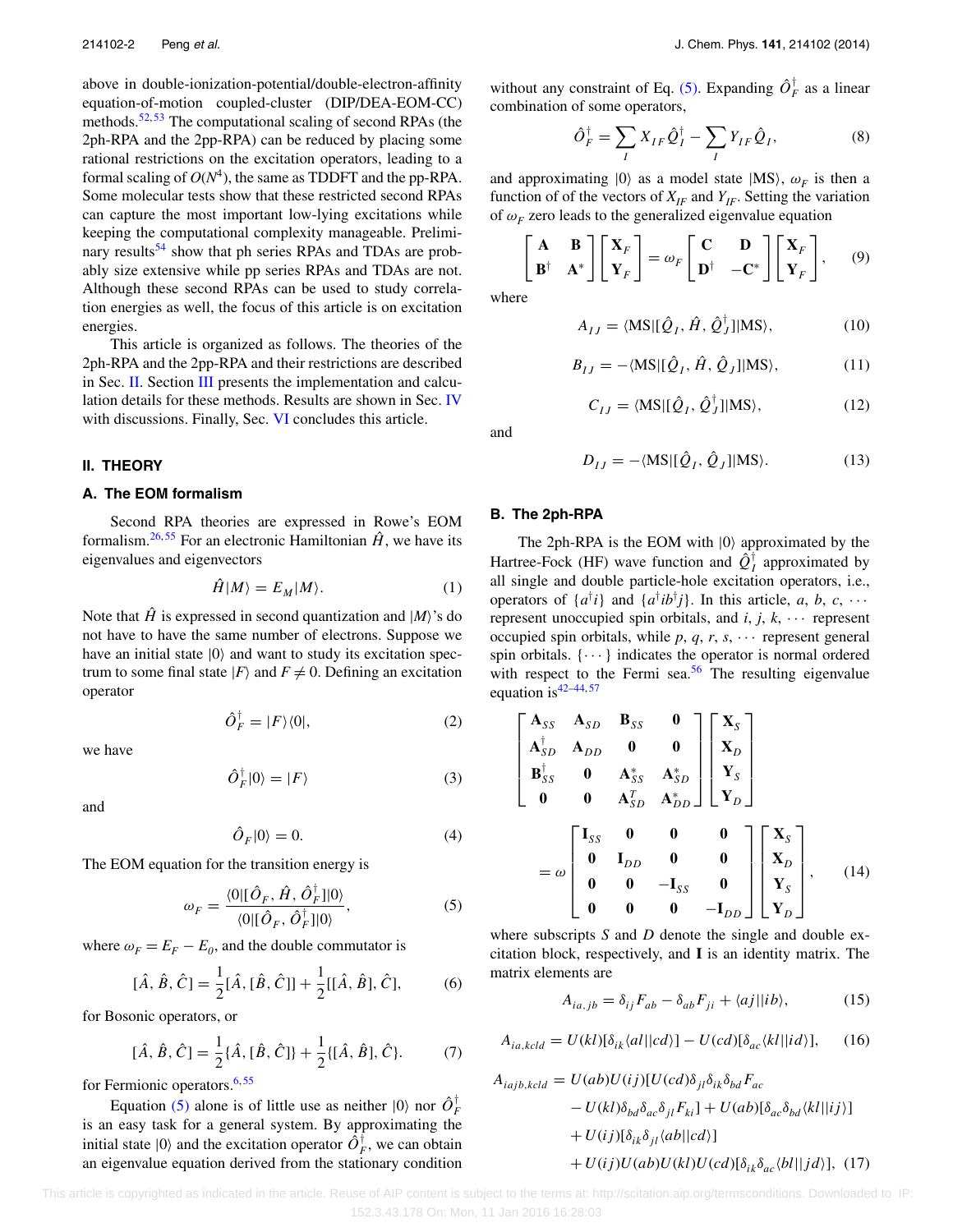$$
B_{ia,jb} = \langle ij || ab \rangle, \tag{18}
$$

where  $F_{pq}$  is the Fock matrix element,  $\langle pq||rs \rangle$  is an antisymmetrized two-electron integral

$$
\langle pq||rs\rangle = U(rs)\langle pq|rs\rangle, \tag{19}
$$

with

$$
\langle pq|rs\rangle = \int \int d\mathbf{x} d\mathbf{x}' \phi_p^*(\mathbf{x}) \phi_q^*(\mathbf{x}') \frac{1}{|\mathbf{r} - \mathbf{r}'|} \phi_r(\mathbf{x}) \phi_s(\mathbf{x}'), \quad (20)
$$

and *U*(*pq*) is an operator that antisymmetrizes the term with respect to *p* and *q*,

$$
U(pq)f(p,q) = f(p,q) - f(q,p).
$$
 (21)

Note that only the single-single block of **B** matrix is nonzero. For a HF reference,  $F_{pq} = \delta_{pq} \epsilon_p$  where  $\epsilon_p$  is the molecular orbital eigenvalue.

It is interesting to compare Eq.  $(14)$  with the configura-tion interaction singles and doubles (CISD) equation<sup>[58](#page-17-14)</sup>

$$
\begin{bmatrix} \mathbf{0} & \mathbf{0} & \mathbf{A}_{0D} \\ \mathbf{0} & \mathbf{A}_{SS} & \mathbf{A}_{SD} \\ \mathbf{A}_{0D}^{\dagger} & \mathbf{A}_{SD}^{\dagger} & \mathbf{A}_{DD} \end{bmatrix} \begin{bmatrix} \mathbf{X}_0 \\ \mathbf{X}_S \\ \mathbf{X}_D \end{bmatrix} = \mathcal{E} \begin{bmatrix} \mathbf{X}_0 \\ \mathbf{X}_S \\ \mathbf{X}_D \end{bmatrix}, \quad (22)
$$

where

$$
A_{0,iajb} = \langle ij || ab \rangle = B_{ia,jb}, \tag{23}
$$

and  $A_{SS}$ ,  $A_{SD}$ , and  $A_{DD}$  are defined the same as in the 2ph-RPA. Therefore, the CISD matrix and the 2ph-RPA matrix contain exactly the same amount of information, i.e., we can build the CISD equation from the 2ph-RPA equations, and vice versa. However, CISD includes the double excitation configurations to approximate both the ground and excited states, while the 2ph-RPA only approximates the excited states with no direct reference to the ground state. The rearrangement of matrix elements makes CISD and the 2ph-RPA dramatically different.

It is also noted that the matrix in the TDHF equation

$$
\begin{bmatrix} \mathbf{A}_{SS} & \mathbf{B}_{SS} \\ \mathbf{B}_{SS}^{\dagger} & \mathbf{A}_{SS}^{*} \end{bmatrix} \begin{bmatrix} \mathbf{X}_{S} \\ \mathbf{Y}_{S} \end{bmatrix} = \omega \begin{bmatrix} \mathbf{I}_{SS} & \mathbf{0} \\ \mathbf{0} & -\mathbf{I}_{SS} \end{bmatrix} \begin{bmatrix} \mathbf{X}_{S} \\ \mathbf{Y}_{S} \end{bmatrix}
$$
 (24)

is a submatrix of the 2ph-RPA matrix. It is well-known that TDHF suffers from HF instability issues for many systems. $3,59$  $3,59$  Therefore, any instability in TDHF will lead to instability in the 2ph-RPA (as well as the restricted 2ph-RPA introduced later). The Tamm-Dancoff approximation (TDA) is the approximation to set the **B** matrix zero, which could ameliorate some instability issues and improve the result. The TDA for TDHF is configuration interaction singles (CIS). The TDA for the 2ph-TDA, dubbed 2ph-TDA here, is then

$$
\begin{bmatrix} \mathbf{A}_{SS} & \mathbf{A}_{SD} \\ \mathbf{A}_{SD}^{\dagger} & \mathbf{A}_{DD} \end{bmatrix} \begin{bmatrix} \mathbf{X}_{S} \\ \mathbf{X}_{D} \end{bmatrix} = \omega \begin{bmatrix} \mathbf{X}_{S} \\ \mathbf{X}_{D} \end{bmatrix}.
$$
 (25)

Note that the 2ph-TDA matrix is a submatrix of the CISD matrix.

#### **C. The 2pp-RPA**

Parallel to the 2ph-RPA, by complementing the 3p1h  ${a^{\dagger}b^{\dagger}c^{\dagger}i}$  and 1p3h  ${a^{\dagger}ijk}$  operators in the pp-RPA derivation, we obtain here the 2pp-RPA equation

$$
\begin{bmatrix}\n\mathbf{A}_{2p,2p} & \mathbf{A}_{2p,3p1h} & \mathbf{B}_{2p,2h} & \mathbf{0} \\
\mathbf{A}_{2p,3p1h}^{\dagger} & \mathbf{A}_{3p1h,3p1h} & \mathbf{0} & \mathbf{0} \\
\mathbf{B}_{2p,2h}^{\dagger} & \mathbf{0} & \mathbf{C}_{2h,2h} & \mathbf{C}_{2h,1p3h} \\
\mathbf{0} & \mathbf{0} & \mathbf{C}_{2h,1p3h}^{\dagger} & \mathbf{C}_{1p3h,1p3h}\n\end{bmatrix}\n\begin{bmatrix}\n\mathbf{X}_{2p} \\
\mathbf{X}_{3p1h} \\
\mathbf{Y}_{2h} \\
\mathbf{Y}_{1p3h}\n\end{bmatrix}
$$
\n
$$
= \omega \begin{bmatrix}\n\mathbf{I}_{2p,2p} & \mathbf{0} & \mathbf{0} & \mathbf{0} \\
\mathbf{0} & \mathbf{I}_{3p1h,3p1h} & \mathbf{0} & \mathbf{0} \\
\mathbf{0} & \mathbf{0} & -\mathbf{I}_{2h,2h} & \mathbf{0} \\
\mathbf{0} & \mathbf{0} & \mathbf{0} & -\mathbf{I}_{1p3h,1p3h}\n\end{bmatrix}\n\begin{bmatrix}\n\mathbf{X}_{2p} \\
\mathbf{X}_{3p1h} \\
\mathbf{X}_{3p1h} \\
\mathbf{X}_{2h} \\
\mathbf{Y}_{1p3h}\n\end{bmatrix},
$$
\n(26)

with

$$
A_{ab,de} = \langle HF | [\{ba\}, \hat{H}, \{d^\dagger e^\dagger\}] | HF \rangle
$$
  
=  $U(ab)U(de)[\delta_{be}F_{ad}] + \langle ab || de \rangle,$  (27)

$$
A_{ab,defl} = \langle HF | [\{ba\}, \hat{H}, \{d^\dagger e^\dagger f^\dagger l\}] | HF \rangle
$$
  
= 
$$
\frac{1}{2} U(ab)U(def)[\delta_{ad}\langle bl||ef \rangle],
$$
 (28)

$$
A_{abci,defl} = \langle HF|[\{i^\dagger cba\}, \hat{H}, \{d^\dagger e^\dagger f^\dagger l\}]|HF\rangle
$$
  
\n
$$
= \frac{1}{2} \delta_{il} U(abc) U(def) [F_{ad} \delta_{be} \delta_{cf}]
$$
  
\n
$$
- F_{li} U(abc) [\delta_{ad} \delta_{be} \delta_{cf}]
$$
  
\n
$$
- \frac{1}{2} U(abc) U(def) [\delta_{ad} \delta_{be} \langle cl| |fi\rangle]
$$
  
\n
$$
+ \frac{1}{4} U(abc) U(def) [\delta_{il} \delta_{cf} \langle ab| | de\rangle], \qquad (29)
$$

$$
B_{ab,lm} = -\langle \text{HF} | [\{ba\}, \hat{H}, \{m^\dagger l^\dagger\}] | \text{HF} \rangle = \langle ab | |lm \rangle, \qquad (30)
$$

$$
C_{ij,lm} = \langle HF | [\{j^\dagger i^\dagger\}, \hat{H}, \{lm\}] | HF \rangle^*
$$
  
= 
$$
-U(ij)U(lm)[\delta_{jm}F_{il}] + \langle ij||lm\rangle,
$$
 (31)

$$
C_{ij,dlmn} = \langle HF | [\{j^{\dagger}i^{\dagger}\}, \hat{H}, \{d^{\dagger}lmn\}]|HF \rangle^*
$$
  
= 
$$
\frac{1}{2}U(ij)U(lmn)[\delta_{jn}\langle di||lm\rangle],
$$
(32)

This article is copyrighted as indicated in the article. Reuse of AIP content is subject to the terms at: http://scitation.aip.org/termsconditions. Downloaded to IP: 152.3.43.178 On: Mon, 11 Jan 2016 16:28:03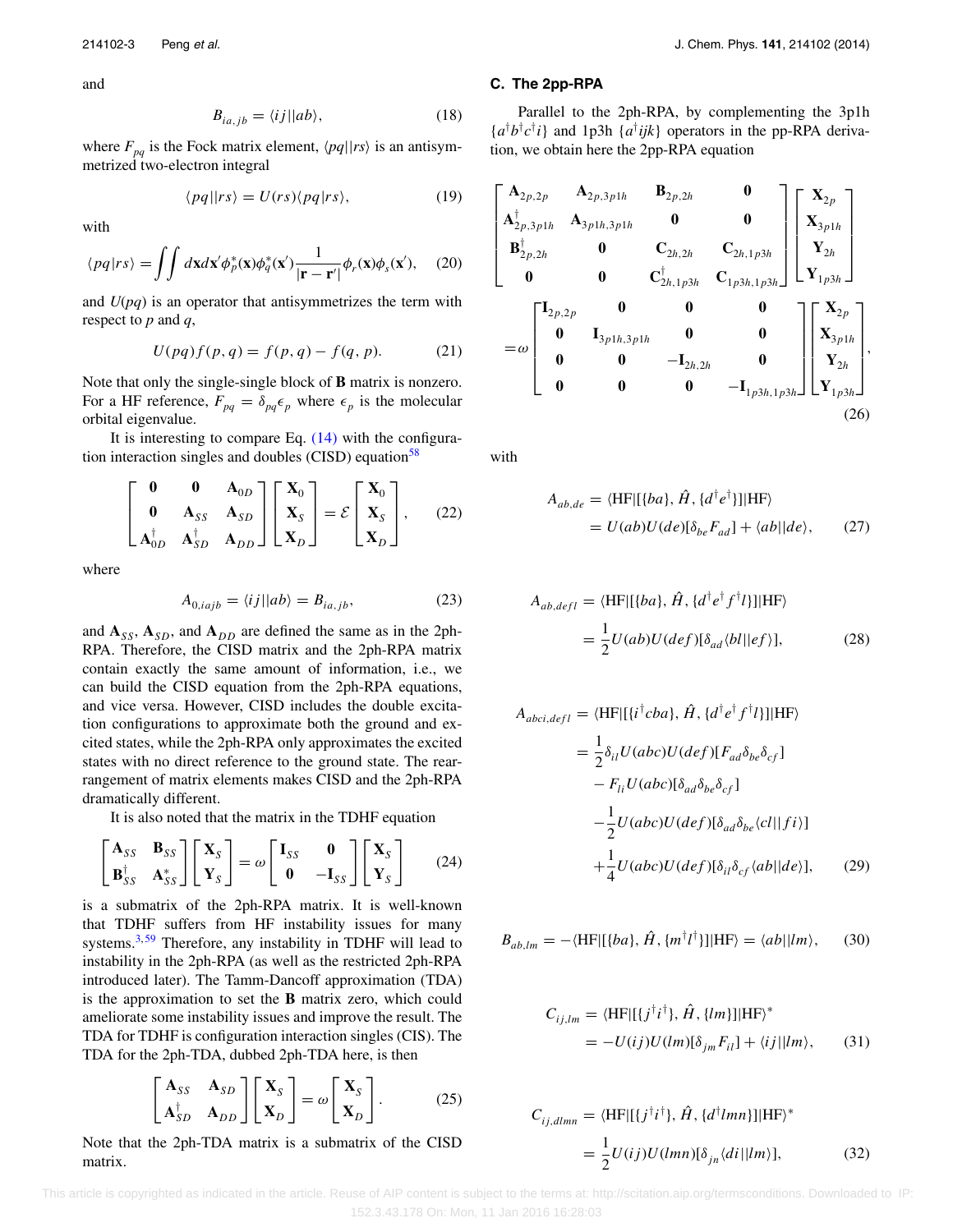and

$$
C_{aijk,dlmn} = \langle HF| [\{k^{\dagger} j^{\dagger} i^{\dagger} a\}, \hat{H}, \{d^{\dagger} lmn\}]|HF \rangle^*
$$
  
\n
$$
= F_{da} U(ijk) [\delta_{il} \delta_{jm} \delta_{kn}]
$$
  
\n
$$
- \frac{1}{2} \delta_{ad} U(ijk) U(lmn) [F_{il} \delta_{jm} \delta_{kn}]
$$
  
\n
$$
- \frac{1}{2} U(ijk) U(lmn) [\delta_{jm} \delta_{kn} \langle di || al \rangle]
$$
  
\n
$$
+ \frac{1}{4} U(ijk) U(lmn) [\delta_{ad} \delta_{kn} \langle ij || lm \rangle].
$$
 (33)

All the expressions are derived using the Wick's theorem contraction (see, for example, Ref. [56\)](#page-17-12). Again, only the 2p-2h block of the **B** matrix is nonzero. Note *U*(*def*) is an antisymmetrized operator with three arguments,

$$
U(\text{def})g(d, e, f) = g(d, e, f) - g(d, f, e) - g(e, d, f)
$$

$$
+ g(e, f, d) + g(f, d, e) - g(f, e, d).
$$

Similarly, we can obtain the 2pp-TDA by setting **B** zero,

$$
\begin{bmatrix} \mathbf{A}_{2p,2p} & \mathbf{A}_{2p,3p1h} \\ \mathbf{A}_{2p,3p1h}^{\dagger} & \mathbf{A}_{3p1h,3p1h} \end{bmatrix} \begin{bmatrix} \mathbf{X}_{2p} \\ \mathbf{X}_{3p1h} \end{bmatrix} = \omega \begin{bmatrix} \mathbf{X}_{2p} \\ \mathbf{X}_{3p1h} \end{bmatrix}.
$$
 (34)

#### **D. Excited state properties**

In the EOM formalism, since there is no explicit excited state wave function, properties of excited states such as density matrices and  $S<sup>2</sup>$  expectation values are not directly available. The motivation for excited state property calculations originates from distinguishing spin states in the results of an unrestricted calculation. There were a few discussions on this topic in the literature. The original proposal by Rowe is  $84$ 

$$
\langle F|\hat{W}|F\rangle_{\text{Rowe}} = \langle \mathbf{MS}|\hat{W}|\mathbf{MS}\rangle + \frac{\langle \mathbf{MS}|[\hat{O}_F, \hat{W}, \hat{O}_F^\dagger]| \mathbf{MS}\rangle}{\langle \mathbf{MS}|[\hat{O}_F, \hat{O}_F^\dagger]| \mathbf{MS}\rangle}.
$$
\n(35)

Alternatively, we can use the expression

$$
\langle F|\hat{W}|F\rangle_{\text{Rowe}} = \langle \text{MS}|\hat{W}|\text{MS}\rangle \n+ \frac{\begin{bmatrix} \mathbf{X}_F \\ \mathbf{Y}_F \end{bmatrix}^\dagger \begin{bmatrix} \mathbf{A}(W) & \mathbf{B}(W) \\ \mathbf{B}(W)^\dagger & \mathbf{A}(W)^* \end{bmatrix} \begin{bmatrix} \mathbf{X}_F \\ \mathbf{Y}_F \end{bmatrix}}{\begin{bmatrix} \mathbf{X}_F \\ \mathbf{Y}_F \end{bmatrix}^\dagger \begin{bmatrix} \mathbf{C} & \mathbf{D} \\ \mathbf{D}^\dagger & -\mathbf{C}^* \end{bmatrix} \begin{bmatrix} \mathbf{X}_F \\ \mathbf{Y}_F \end{bmatrix}},
$$
(36)

with  $\mathbf{A}(W)$  and  $\mathbf{B}(W)$  defined as in Eqs. [\(10\)](#page-2-3) and [\(11\)](#page-2-4) but with  $\hat{H}$  replaced by  $\hat{W}$ . Yeager and co-workers<sup>60[–62](#page-17-18)</sup> proposed some other formulas of  $\langle F | \hat{W} | F \rangle$ . However, due to the complexity of their expressions, Eq. [\(35\)](#page-4-0) is still the most used expression in practice. Equation  $(35)$  does not always produce reasonably values. For example, triplet excited states from a closed-shell singlet reference in TDDFT or TDHF has an  $S<sup>2</sup>$  expectation value of Ref. [63,](#page-17-19)

<span id="page-4-5"></span>
$$
\langle F|\hat{S}^2|F\rangle_{\text{Rowe}} = \frac{2(\mathbf{X}_F^{\dagger}\mathbf{X}_F + \mathbf{Y}_F^{\dagger}\mathbf{Y}_F)}{\mathbf{X}_F^{\dagger}\mathbf{X}_F - \mathbf{Y}_F^{\dagger}\mathbf{Y}_F},\tag{37}
$$

which is larger than 2 unless  $Y_F$  is zero. On the other hand, Casida explicitly assigned the excited state wave function  $|F\rangle$  in TDDFT,<sup>18</sup>

$$
|F\rangle_{\text{Casida}} = \sum_{ia} \sqrt{\frac{\epsilon_a - \epsilon_i}{\omega_F}} Z_{ia,F} \{a^\dagger i\} | \text{MS}\rangle, \tag{38}
$$

where  $\mathbf{Z}_F$  is the orthonormal eigenvector of a transformed TDDFT equation,

$$
[(\mathbf{A} - \mathbf{B})^{1/2}(\mathbf{A} + \mathbf{B})(\mathbf{A} - \mathbf{B})^{1/2}]\mathbf{Z}_F = \omega_F^2 \mathbf{Z}_F.
$$
 (39)

In TDDFT,  $\mathbf{Z}_F$  is related to  $\mathbf{X}_F$  and  $\mathbf{Y}_F$ ,

<span id="page-4-1"></span>
$$
\mathbf{Z}_F = (\mathbf{A} - \mathbf{B})^{-1/2} (\mathbf{X}_F + \mathbf{Y}_F). \tag{40}
$$

Casida's explicit construction of the wave function enables the calculation of excited state expectation values. In this way, Casida's expectation value is equivalent to

$$
\langle F|\hat{W}|F\rangle_{\text{Casida}} = \langle 0|\hat{W}|0\rangle + \frac{1}{\omega_F} \mathbf{Z}_F^{\dagger}(\Delta\epsilon)^{1/2} \mathbf{A}(W)(\Delta\epsilon)^{1/2} \mathbf{Z}_F,
$$
\n(41)

with  $\Delta \epsilon_{ia, jb} = \delta_{ij} \delta_{ab} (\epsilon_a - \epsilon_i)$ . Similarly, Ipatov *et al.*<sup>[63](#page-17-19)</sup> proposed another expectation value formula related to Casida's ansatz,

<span id="page-4-2"></span>
$$
\langle F|\hat{W}|F\rangle_{\text{Casida}} = \langle \mathbf{MS}|\hat{W}|\mathbf{MS}\rangle + \mathbf{Z}_F^{\dagger}\mathbf{A}(W)\mathbf{Z}_F. \tag{42}
$$

Equations  $(41)$  and  $(42)$  are preferable for delivering exact  $\langle F|\hat{S}^2|F\rangle$  for closed-shell triplet excitations. In this subsection, we will discuss some other possible expressions for excited state properties.

Equations  $(41)$  and  $(42)$  actually resemble the expectation value expressions in the TDA,

<span id="page-4-3"></span>
$$
\langle F|\hat{W}|F\rangle_{\text{TDA}} = \langle \mathbf{MS}|\hat{W}|\mathbf{MS}\rangle + \frac{\mathbf{X}_F^{\dagger}\mathbf{A}(W)\mathbf{X}_F}{\mathbf{X}_F^{\dagger}\mathbf{X}_F}.\tag{43}
$$

<span id="page-4-0"></span>Therefore, we deem that  $\mathbf{B}(W)$  and  $\mathbf{Y}_F$  may not be useful in expectation evaluation, and propose to use Eq. [\(43\)](#page-4-3) for general EOM solutions even though  $Y_F$  may not be zero. Note that for hole-hole excitations in pp-RPA/2pp-RPA solutions, Eq. [\(43\)](#page-4-3) should be slightly modified,

$$
\langle F|\hat{W}|F\rangle_{\text{TDA(hh)}} = \langle \mathbf{MS}|\hat{W}|\mathbf{MS}\rangle - \frac{\mathbf{Y}_F^\dagger \mathbf{C}(W)\mathbf{Y}_F}{\mathbf{Y}_F^\dagger \mathbf{Y}_F}.\tag{44}
$$

Note also that in EOM the normalization requires that

<span id="page-4-6"></span><span id="page-4-4"></span>
$$
\mathbf{X}_F^{\dagger} \mathbf{X}_F - \mathbf{Y}_F^{\dagger} \mathbf{Y}_F = \text{sign}(\mathbf{X}_F^{\dagger} \mathbf{X}_F - \mathbf{Y}_F^{\dagger} \mathbf{Y}_F).
$$

Therefore the normalization factors in Eqs. [\(43\)](#page-4-3) and [\(44\)](#page-4-4) are required. Alternatively, Eq. [\(37\)](#page-4-5) delivers an intuition that reversing the sign of the  $Y_F^{\dagger} Y_F$  term may be a good way to calculate expectation values. Thus we have a revised expression

$$
\langle F|\hat{W}|F\rangle_{\text{Rev}}
$$
  
=  $\langle \mathbf{M}\mathbf{S}|\hat{W}|\mathbf{M}\mathbf{S}\rangle$   
+
$$
\frac{\mathbf{X}_{F}^{\dagger}\mathbf{A}(W)\mathbf{X}_{F}+\mathbf{X}_{F}^{\dagger}\mathbf{B}(W)\mathbf{Y}_{F}+\mathbf{Y}_{F}^{\dagger}\mathbf{B}(W)^{\dagger}\mathbf{X}_{F}+\mathbf{Y}_{F}^{\dagger}\mathbf{G}(W)\mathbf{Y}_{F}}{\mathbf{X}_{F}^{\dagger}\mathbf{X}_{F}+\mathbf{Y}_{F}^{\dagger}\mathbf{Y}_{F}}
$$
(45)

where  $\mathbf{G}(W) = \mathbf{A}(W)^*$  for particle-hole excitations and  $\mathbf{G}(W) = \mathbf{C}(W)$  for particle-particle or hole-hole excitations.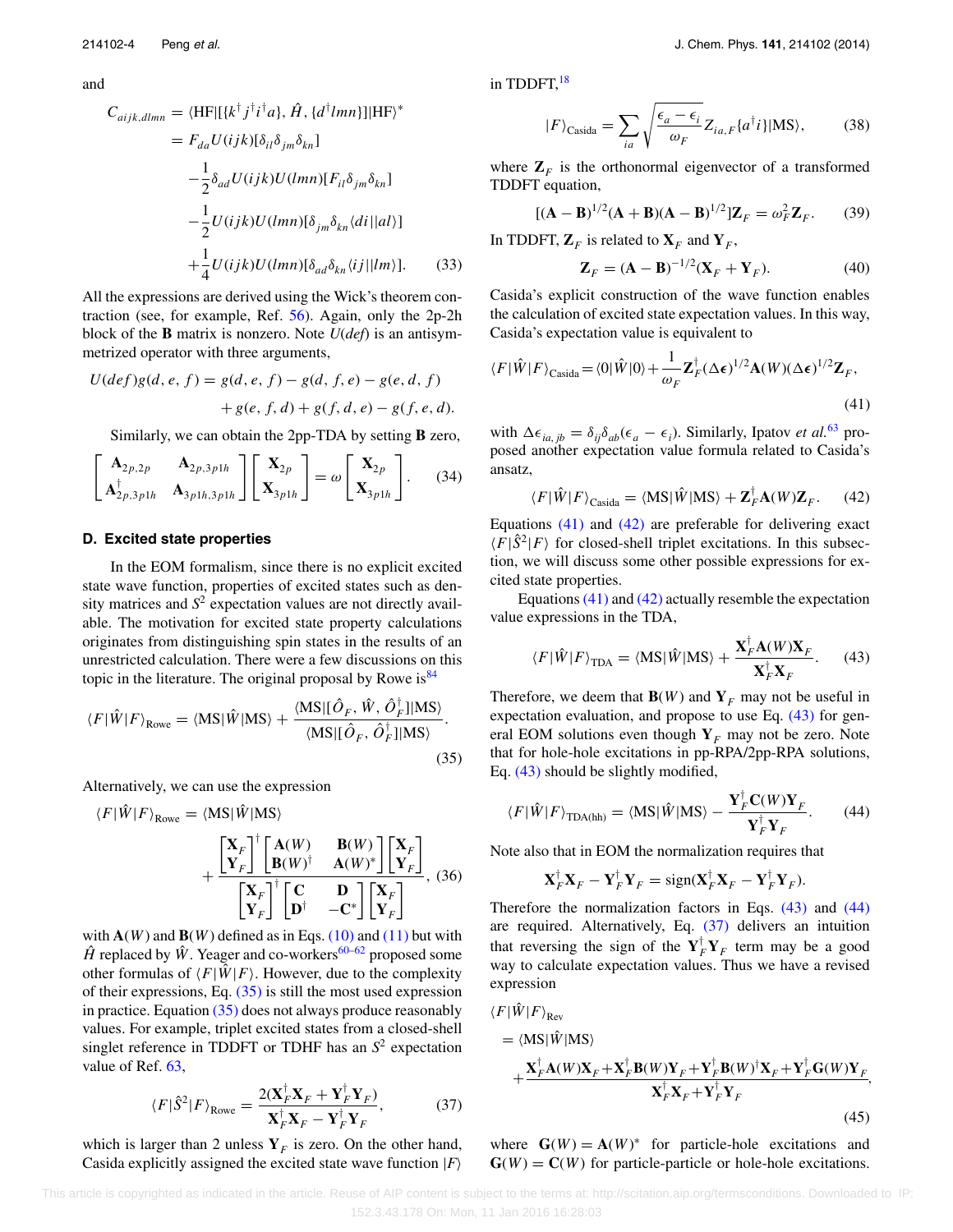Note that for  $\hat{W} = \hat{H}$ , Eq. [\(45\)](#page-4-6) could produce excitation energies quite different from the eigenvalues from the original EOM equation. The performance of expressions above will be discussed in Sec. [III.](#page-5-0)

Before we conclude this subsection, we have a brief description of obtaining the matrix elements of  $A(W)$ ,  $B(W)$ , and  $\mathbf{C}(W)$  for  $\hat{S}^2$ . The  $\hat{S}^2$  operator can be expressed as

$$
\hat{S}^2 = \hat{S}_+ \hat{S}_- + \hat{S}_z^2 - \hat{S}_z.
$$
 (46)

Since both the reference and excited states can be  $\hat{S}_z$  eigenvectors from construction, the operator we need to study is

$$
\hat{\Sigma} = \hat{S}_+ \hat{S}_-. \tag{47}
$$

Employing normal order techniques,  $\hat{\Sigma}$  can be partitioned into a constant, a one-body operator, and a two-body operator in normal order,

$$
\hat{\Sigma} = \sum_{pqrs} \langle p|\hat{S}_{+}|q\rangle \langle r|\hat{S}_{-}|s\rangle p^{\dagger}qr^{\dagger}s
$$
\n
$$
= \sum_{ia} \langle i|\hat{S}_{+}|a\rangle \langle a|\hat{S}_{-}|i\rangle + \sum_{psa} \langle p|\hat{S}_{+}|a\rangle \langle a|\hat{S}_{-}|s\rangle \{p^{\dagger}s\}
$$
\n
$$
+ \sum_{qri} \langle i|\hat{S}_{+}|q\rangle \langle r|\hat{S}_{-}|i\rangle \{qr^{\dagger}\}
$$
\n
$$
+ \sum_{pqrs} \langle p|\hat{S}_{+}|q\rangle \langle r|\hat{S}_{-}|s\rangle \{p^{\dagger}qr^{\dagger}s\}
$$
\n
$$
= \sum_{ia} \langle i|\hat{S}_{+}|a\rangle \langle a|\hat{S}_{-}|i\rangle + \sum_{pq} \langle \sum_{a} \langle p|\hat{S}_{+}|a\rangle \langle a|\hat{S}_{-}|q\rangle
$$
\n
$$
- \sum_{i} \langle i|\hat{S}_{+}|q\rangle \langle p|\hat{S}_{-}|i\rangle \{p^{\dagger}q\}
$$
\n
$$
- \frac{1}{4} \sum_{pqrs} [U(pq)U(rs)\langle p|\hat{S}_{+}|r\rangle \langle q|\hat{S}_{-}|s\rangle] \{p^{\dagger}q^{\dagger}rs\}. \quad (48)
$$

Therefore, the normal ordered matrix elements of  $\hat{\Sigma}$  are

$$
\left(\Sigma_N^1\right)_{pq} = \sum_a \langle p|\hat{S}_+|a\rangle \langle a|\hat{S}_-|q\rangle - \sum_i \langle i|\hat{S}_+|q\rangle \langle p|\hat{S}_-|i\rangle,\tag{49}
$$

and

$$
\left(\Sigma_N^2\right)_{pq,sr} = -U(pq)U(rs)\langle p|\hat{S}_+|r\rangle\langle q|\hat{S}_-|s\rangle. \tag{50}
$$

All these matrix elements can be expressed via the spatial overlap matrix between  $\alpha$  and  $\beta$  orbitals. Then the resulting matrix elements of  $A(\Sigma)$ ,  $B(\Sigma)$ , and  $C(\Sigma)$  are the same as those in **A**, **B**, and **C** except that  $F_{pq}$  is replaced by  $(\Sigma_N^1)_{pq}$  and  $\langle pq||sr\rangle$  is replaced by  $(\Sigma_N^2)_{pq,sr}$ . Refer to the supplementary material for detailed expressions.<sup>[54](#page-17-10)</sup>

#### **E. Orbital restrictions**

Those eigenvalue problems in second RPAs and their TDAs stated above are still too time-consuming, with a scaling of  $O(N^6)$  even with Davidson's algorithm.<sup>64</sup> Our goal for utilizing these extended models is to capture all single excitations and the most important—low-lying—double excitations that remedies the lack of double excitations in the ph-RPA/ph-TDA or the missing of non-HOMO single excitations in the pp-RPA/pp-TDA. Therefore, for the 2ph-RPA/2ph-TDA, we will restrict the double excitation tensors to include only double excitations from HOMOs. The resulting models are thus named the restricted second particle-hole random phase approximation (r2ph-RPA) and the restricted second Tamm-Dancoff approximation (r2ph-TDA). Depending on the degeneracy of the frontier orbitals, HOMOs may include multiple orbitals. The resulting excitation operator for the r2ph-TDA is then

<span id="page-5-1"></span>
$$
\hat{O}_F^{\dagger} = \sum_{ia} X_{ia} \{a^{\dagger}i\} + \frac{1}{4} \sum_{ijab}^{i,j \in \text{HOMOs}} X_{iajb} \{a^{\dagger}i b^{\dagger}j\},\tag{51}
$$

and similar for the r2ph-RPA.

On the other hand, for the 2pp-TDA, we limit the 3p1h excitation tensors to those that place two electrons back to HOMOs of the *N*-electron state (the LUMOs of the  $(N - 2)$ electron state). Then the 2pp-TDA operator is

<span id="page-5-2"></span>
$$
\hat{O}_F^\dagger = \sum_{ab} X_{ab} \{a^\dagger b^\dagger\} + \frac{1}{6} \sum_{abci}^{b,c \in \text{HOMOs}} X_{abci} \{a^\dagger b^\dagger c^\dagger i\}.
$$
 (52)

Note that the HOMOs in Eqs. [\(51\)](#page-5-1) and [\(52\)](#page-5-2) are both HOMOs for *N*-electron states. If the *N*-electron state has degenerate HOMOs (e.g., HOMOs of benzene have twofold spatial degenerate), the self-consistent  $(N - 2)$ -electron state is likely to break the spatial symmetry which could cause problems for excitation energy calculations. Therefore, HOMOs in the 2pp-TDA usually contains one spatial orbital (two spin orbitals). Due to the asymmetry of 3p1h operators and 1p3h operators, the restricting 3p1h operators while keeping 1p3h operators unchanged seems unbalanced. Therefore, only the restricted 2pp-TDA but not the restricted 2pp-RPA be discussed. Note that the restricted orbitals could potentially be non-HOMOs due to the state of interest; however, in this paper we only focus on restrictions on HOMOs as we want to study the low lying double excitations. This construction also implies that all the restricted methods are not orbital invariant under unitary transformation among occupied orbitals since we can only use canonical orbitals to determine HOMOs.

With these orbital restrictions, the scaling of the r2ph-RPA, the r2ph-TDA, and the r2pp-TDA can be reduced to  $O(N<sup>4</sup>)$  with Davidson's diagonalization.<sup>64</sup>

# <span id="page-5-0"></span>**III. COMPUTATION DETAILS**

All the methods described above are implemented in QM4D,<sup>[65](#page-17-21)</sup> except for the unbalanced restricted 2pp-RPA. For testing purpose, all excitations have  $\Delta S_z = 0$ , and only closedshell systems are tested. At the current stage, we only implemented direct diagonalization which scales as  $O(N<sup>6</sup>)$  for the restricted second RPAs. Full CI (FCI), multireference configuration interaction (MRCI), and EOM-CCSD calculations are done in GAMESS  $(US),\begin{matrix} 66 \\ 40 \end{matrix}$  MOLPRO,  $67, 68$  $67, 68$  $67, 68$  and Gaussian  $09,69$  $09,69$  respectively. By default, neutral excitation energies for electron number conserving EOMs are calculated at *N*-electron reference, while for pp-methods excitations are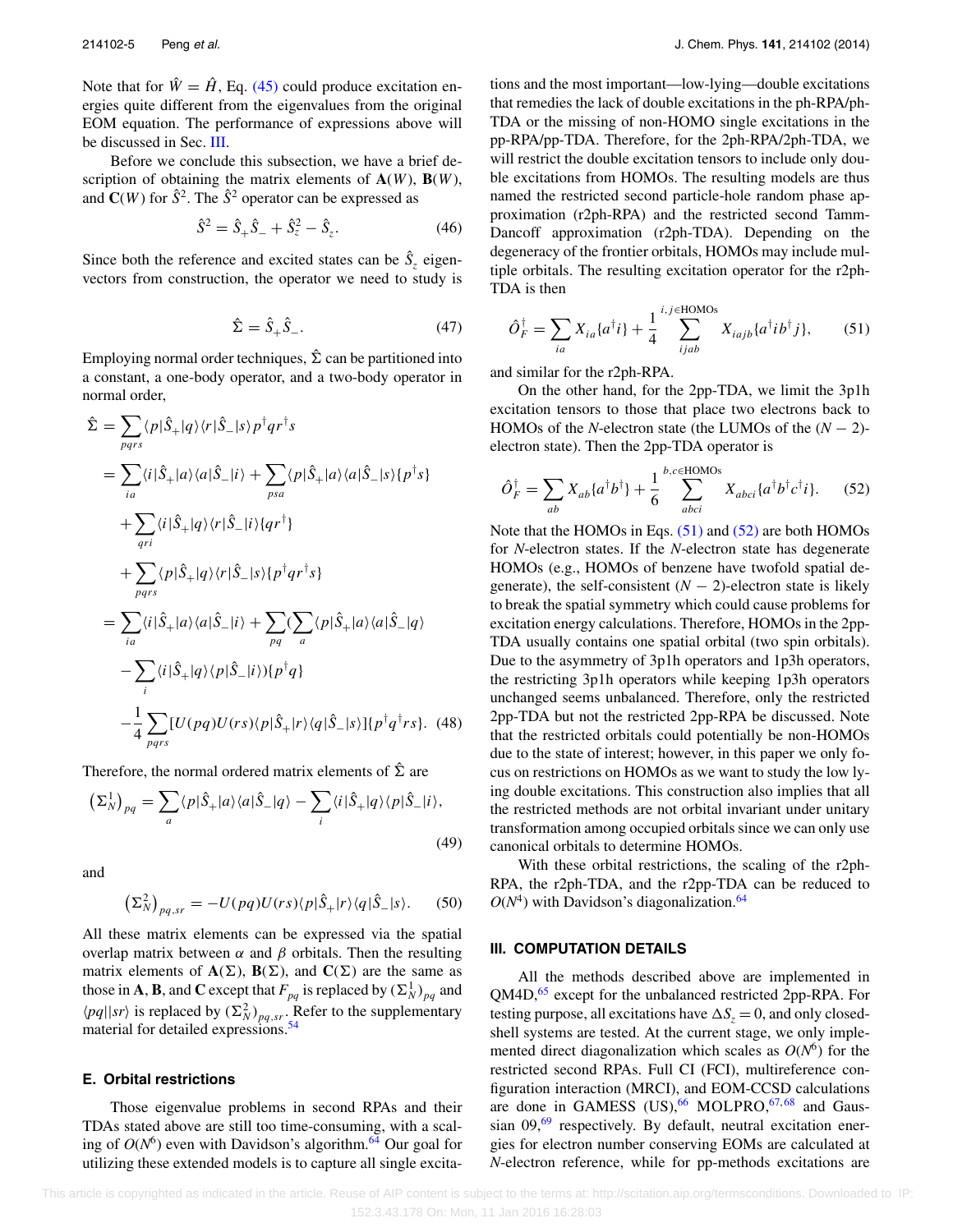calculated at  $(N - 2)$ -electron reference, with the excitation energies expressed as the difference of the double electron affinity of an *N*-electron state and that of the lowest *N*-electron state. All geometries used in this study are adopted from G2/97 set of MP2 neutrals<sup>[70](#page-17-26)</sup> except that BH molecule uses a bond length of 1.232 Å adopted from Ref.  $51$ . Excitation energies studied in this article are all vertical excitation energies. Cartesian basis sets are used when possible. Refer to the supplementary material for geometries and details of MRCI calculations.<sup>54</sup>

By default, second RPAs use HF references except for TDDFT and pp-RPA/pp-TDA@B3LYP<sup>71,[72](#page-17-28)</sup> calculations. Note that @B3LYP indicates that the normal ordered Hamiltonian used in the EOM is

<span id="page-6-1"></span>
$$
\hat{H}_N^{\text{@B3LYP}} = \sum_r \epsilon_r^{\text{B3LYP}} \{r^\dagger r\} + \frac{1}{4} \sum_{pqrs} \langle pq \, ||rs \rangle \{p^\dagger q^\dagger sr\} \quad (53)
$$

with  $\epsilon_r^{\text{B3LYP}}$  the B3LYP molecular orbital eigenvalue, rather than the true Hamiltonian which uses the nondiagonal Fock matrix.<sup>[39](#page-16-25)</sup> B3LYP reference was tried for some second RPA and second TDA calculations with many unphysical lowlying double excitations, probably due to the *ad hoc* choice of the Hamiltonian of Eq. [\(53\).](#page-6-1) Therefore, B3LYP reference is only used in the pp-RPA/pp-TDA@B3LYP but not in any second RPAs/TDAs. In contrast, the use of B3LYP or other DFT reference is well justified for pp-RPA calculations, because one can view it as a linear response calculation for timedependent DFT in an external paring field. $31$  Another way to understand this is from the fact that the pairing perturbation to a molecule can be described by time-dependent Kohn-Sham Bogoliubov theory, and the pp-RPA/pp-TDA@B3LYP equation is just the linear response of the time-dependent Kohn-Sham Bogoliubov theory at the limit of zero pairing field. $31$ No such connection exists for the 3p1h or 1p3h perturbation.

For comparisons, Second-Order Polarizability Propagator Approximation (SOPPA) and Random Phase Approximation with Doubles corrections (RPA(D)) results from Dalton<sup>73, [74](#page-17-30)</sup> are also added, as these two methods contains corrections from double excitations.

## <span id="page-6-0"></span>**IV. RESULTS**

# **A. <sup>S</sup><sup>2</sup> expression tests**

We first study the behavior of various  $\langle \hat{S}^2 \rangle$  formulas for CO with 6-31G basis set as an example for the lowest triplet excited states  $a^{3}\Sigma^{+}$  ( $\pi \to \pi^{*}$ ) (see Table [I\)](#page-6-2). It is noted that results from Rowe's formula deviate from the exact value (2) very much, especially for TDHF and the 2ph-RPA. Both TDA and Rev formulas deliver the exact value for all methods. They are indistinguishable for all examples in this article. The  $\langle \hat{S}^2 \rangle$  assignments for the rest of the calculations in this article use the TDA formula in Eq. [\(43\)](#page-4-3) by default.

# **B.** H<sub>2</sub>O

 $H<sub>2</sub>O$  is used as a test case for all methods with a relatively small basis set 6-31G. Since the basis set is small enough, all methods mentioned above can be tested. All data are listed

<span id="page-6-2"></span>TABLE I.  $\hat{S}^2$  expectation values for different formulas. The state to study is the  $a^{3}\Sigma^{+}(\pi \to \pi^{*})$  state of CO, with the basis set 6-31G. Rowe, TDA, and Rev refer to Eqs.  $(35)$ ,  $(43)$  and  $(45)$ , respectively.

| Formula     | Rowe  | <b>TDA</b> | Rev   |
|-------------|-------|------------|-------|
|             |       |            |       |
| <b>TDHF</b> | 2.133 | 2.000      | 2.000 |
| $2ph$ -RPA  | 2.215 | 2.000      | 2.000 |
| pp-RPA      | 2.003 | 2.000      | 2.000 |
| $2pp-RPA$   | 2.004 | 2.000      | 2.000 |

in Table [II,](#page-7-0) with FCI calculations in the same basis set as a reference. Numbers in Table [II](#page-7-0) for HF-based methods are not supposed to compare to experimental values because of the insufficient size of the basis set. The molecule lies in the yz plane while the principal axis is the z axis. The ground state configuration of the frontier orbitals in the basis set 6-31G is  $4(a_1)^2 5(b_1)^2 6(a_1)^0 7(b_2)^0$ . EOM-CCSD is very accurate for all the single excitations listed in the table, closely followed by the r2ph-RPA, the r2ph-TDA, SOPPA, and RPA(D). CIS, TDHF, and TDDFT with the B3LYP functional are most practiced methods to calculate single excitations, with the average errors  $0.5-1.0$  eV shown in Table [II.](#page-7-0) As a general trend, the 2ph-RPA and the 2ph-TDA systematically pull down excitations from TDHF and CIS. The 2ph-RPA and the 2ph-TDA correct CIS and TDHF excitation energies in the right direction. This is probably caused by the unbalanced treatment between the excited and ground states. Surprisingly, with hole restriction, the r2ph-RPA and the r2ph-TDA produce much better results, with errors below 0.5 eV. The pp-RPA and the pp-TDA (with HF references by default) substantially underestimate the excitation energies by more than 4 eV. The pp-RPA@B3LYP and the pp-TDA@B3LYP, as DFT-based methods, are different from the FCI results for 1.5 eV, but because of the small basis set for FCI, this difference does not represent the real error. A more fair comparison will be presented in the following paragraph and Table [III.](#page-7-1) At this time, the 2pp-RPA and the 2pp-TDA produce better results while r2pp-TDA overestimate most excitations. The defect of the pp-RPA and the pp-TDA that single excitations from a non-HOMO level are absent is conspicuous in  ${}^{3}A_{1}$  and  ${}^{1}A_{1}$  states, which is ameliorated in the 2pp-RPA, the 2pp-TDA and the r2pp-TDA. Note that for all states studied in Table [II,](#page-7-0) no double excitations are involved.

We also test  $H<sub>2</sub>O$  with a larger basis set, aug-ccpVTZspd, i.e., the aug-cc-pVTZ basis set with no f functions. The frontier orbital configuration of the ground state in this basis set remains the same:  $4(a_1)^2 5(b_1)^2 6(a_1)^0 7(b_2)^0$ . Results are shown in Table [III.](#page-7-1) Experimental values are imprecise for  $H<sub>2</sub>O<sup>75</sup>$ , therefore we use MRCI results as reference because MRCI and EOM-CCSD results are very close to each other and similar to experimental data. Again, CIS and TDHF generally overestimate excitations by about 0.8 eV, while TDDFT underestimates excitations by about 0.9 eV. The full 2ph-RPA and the full 2ph-TDA cannot be calculated because of memory limit. We see that both the r2ph-RPA and the r2ph-TDA perform reasonably well with the MAE (mean absolute error) of about 0.25 eV. The pp-RPA and the pp-TDA substantially underestimate excitations with the HF reference. In contrast,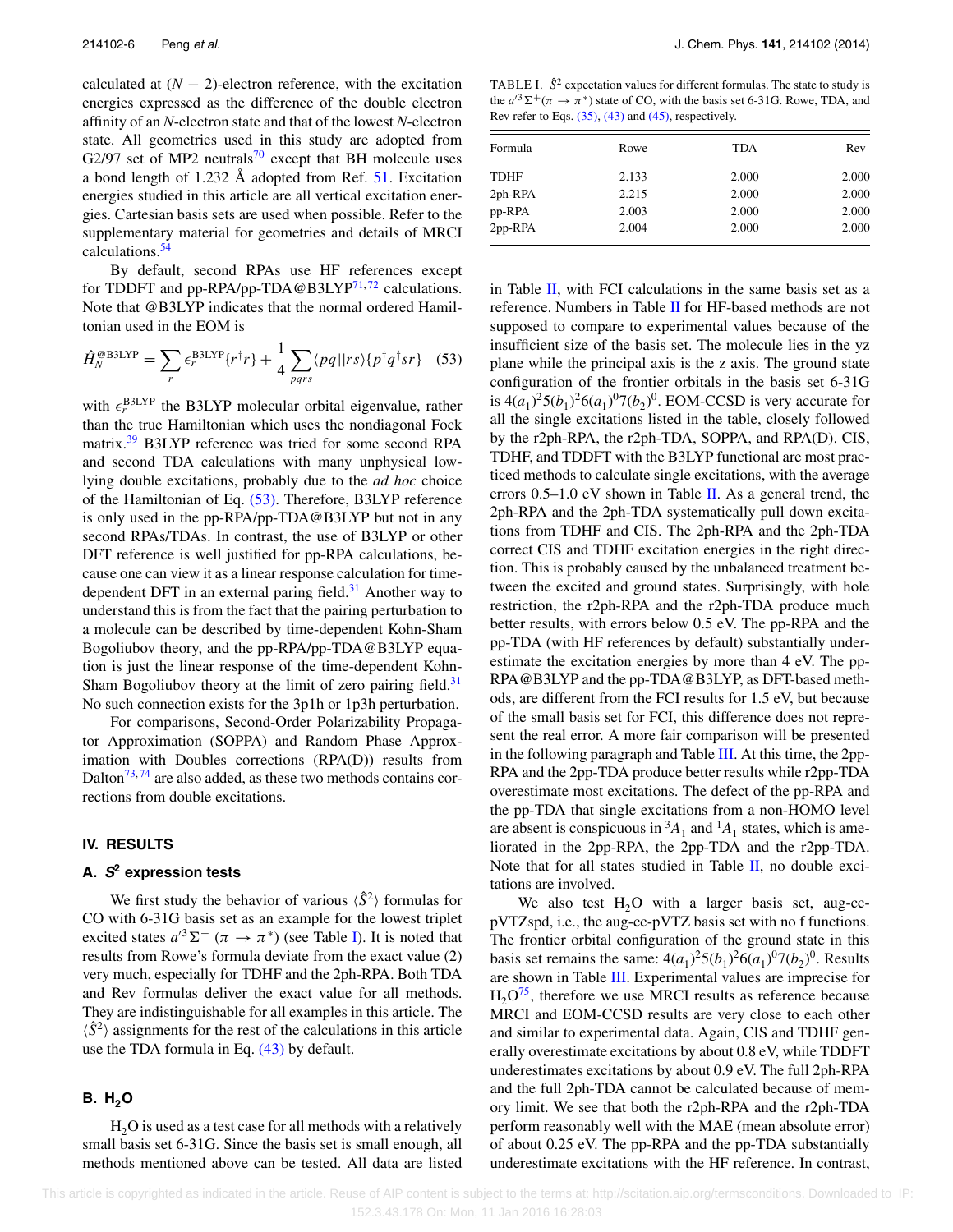<span id="page-7-7"></span><span id="page-7-6"></span><span id="page-7-5"></span><span id="page-7-4"></span><span id="page-7-3"></span><span id="page-7-2"></span>

| Symbol                                                                         | Excitations                                                                                                                                                                                                                                                                                                  | FCI                | <b>EOM</b><br>$-CCSD$ | <b>CIS</b> | <b>TDHF</b> | <b>TDDFT</b> <sup>a</sup> | <b>SOPPA</b> | $RPA(D)^b$         | $2ph-$<br><b>RPA</b> | $2ph-$<br><b>TDA</b> | r2ph-<br><b>RPA</b> | $r2ph-$<br><b>TDA</b> | pp-RPA              | pp-TDA  | pp-RPA<br>@B3LYP <sup>c</sup> | pp-TDA<br>@B3LYP <sup>c</sup> | $2pp-$<br><b>RPA</b> | $2pp-$<br><b>TDA</b> | r2pp-<br><b>TDA</b> |
|--------------------------------------------------------------------------------|--------------------------------------------------------------------------------------------------------------------------------------------------------------------------------------------------------------------------------------------------------------------------------------------------------------|--------------------|-----------------------|------------|-------------|---------------------------|--------------|--------------------|----------------------|----------------------|---------------------|-----------------------|---------------------|---------|-------------------------------|-------------------------------|----------------------|----------------------|---------------------|
| ${}^3B_1$                                                                      | $5(b_1) \rightarrow 6(a_1)$                                                                                                                                                                                                                                                                                  | 7.63               | 7.53                  | 8.33       | 8.20        | 6.92                      | 7.27         | NA                 | 5.83                 | 5.95                 | 7.68                | 7.80                  | 3.09                | 2.98    | 5.84                          | 5.65                          | 7.58                 | 7.46                 | 11.25               |
| ${}^1B_1$                                                                      | $5(b_1) \rightarrow 6(a_1)$                                                                                                                                                                                                                                                                                  | 8.37               | 8.27                  | 9.30       | 9.24        | 7.72                      | 8.06         | 8.13               | 6.61                 | 6.67                 | 8.75                | 8.80                  | 3.60                | 3.49    | 6.47                          | 6.28                          | 8.34                 | 8.22                 | 11.79               |
| $^{3}A_{1}$                                                                    | $4(a_1) \rightarrow 6(a_1)$                                                                                                                                                                                                                                                                                  | 9.85               | 9.77                  | 10.12      | 9.80        | 8.66                      | 9.47         | NA                 | 7.89                 | 8.15                 | 9.80                | 10.11                 | NA.                 | NA      | NA                            | NA                            | 12.65                | 12.53                | 12.56               |
| $A_2$                                                                          | $5(b_1) \to 7(b_2)$                                                                                                                                                                                                                                                                                          | 10.07              | 10.02                 | 10.55      | 10.42       | 9.24                      | 9.80         | NA                 | 8.27                 | 8.38                 | 9.98                | 10.10                 | 5.49                | 5.38    | 8.25                          | 8.06                          | 9.98                 | 9.86                 | 13.67               |
| $^{1}A_{2}$                                                                    | $5(b_1) \to 7(b_2)$                                                                                                                                                                                                                                                                                          | 10.58              | 10.52                 | 11.20      | 11.13       | 9.83                      | 10.33        | 10.43              | 8.79                 | 8.86                 | 10.70               | 10.77                 | 5.76                | 5.65    | 8.61                          | 8.43                          | 10.49                | 10.37                | 13.95               |
| $^{1}A_{1}$                                                                    | $4(a_1) \rightarrow 6(a_1)$                                                                                                                                                                                                                                                                                  | 10.93              | 10.86                 | 11.77      | 11.69       | 9.88                      | 10.56        | 10.62              | 9.11                 | 9.19                 | 11.68               | 11.77                 | NA                  | NA      | NA                            | NA                            | 13.65                | 13.53                | 13.53               |
|                                                                                | MSE <sup>d</sup>                                                                                                                                                                                                                                                                                             | $\ldots$           | $-0.08$               | 0.64       | 0.51        | $-0.87$                   | $-0.32$      | $-0.23$            | $-1.82$              | $-1.71$              | 0.19                | 0.32                  | $-4.68$             | $-4.79$ | $-1.87$                       | $-2.06$                       | 0.87                 | 0.75                 | 3.22                |
|                                                                                | MAE <sup>e</sup>                                                                                                                                                                                                                                                                                             | $\ddotsc$          | 0.08                  | 0.64       | 0.53        | 0.86 <sup>f</sup>         | 0.32         | 0.23               | 1.82                 | 1.71                 | 0.24                | 0.32                  | 4.68                | 4.79    | $1.87^{f}$                    | 2.06 <sup>f</sup>             | 0.96                 | 1.00                 | 3.22                |
|                                                                                |                                                                                                                                                                                                                                                                                                              |                    |                       |            |             |                           |              |                    |                      |                      |                     |                       |                     |         |                               |                               |                      |                      |                     |
|                                                                                | TABLE III. H <sub>2</sub> O excitation spectra with different methods using the basis set aug-cc-pVTZspd. All calculations are done in QM4D, <sup>65</sup> except for MRCI in MOLPRO, <sup>67,68</sup> and EOM-CCSD in Gaussian 09, <sup>69</sup> and<br>SOPPA and RPA(D) in Dalton. <sup>74</sup> Unit: eV. |                    |                       | EOM-       |             |                           |              |                    |                      |                      |                     |                       |                     |         |                               | pp-RPA                        | pp-TDA               |                      |                     |
|                                                                                | Excitations                                                                                                                                                                                                                                                                                                  | Expt. <sup>a</sup> | <b>MRCI</b>           | CCSD       |             | $\rm CIS$<br><b>TDHF</b>  |              | TDDFT <sup>b</sup> | r2ph-RPA             | r2ph-TDA             | <b>SOPPA</b>        |                       | RPA(D) <sup>c</sup> | pp-RPA  | pp-TDA                        | @B3LYP <sup>d</sup>           | @B3LYP <sup>d</sup>  |                      |                     |
|                                                                                | $5(b_1) \rightarrow 6(a_1)$                                                                                                                                                                                                                                                                                  | 7.1                | 7.18                  |            | 7.05        | 7.91                      | 7.78         | 6.48               | 6.93                 | 7.05                 | 6.59                |                       | NA                  | 3.08    | 3.01                          | 6.34                          | 6.19                 |                      | 10.27               |
|                                                                                | $5(b_1) \to 6(a_1)$                                                                                                                                                                                                                                                                                          | 7.5                | 7.57                  |            | 7.46        | 8.60                      | 8.55         | 6.86               | 7.57                 | 7.61                 | 6.94                |                       | 6.96                | 3.30    | 3.23                          | 6.76                          | 6.61                 |                      | 10.51               |
|                                                                                | $5(b_1) \to 7(b_2)$                                                                                                                                                                                                                                                                                          | 9.0                | 9.18                  |            | 9.05        | 9.91                      | 9.78         | 8.15               | 8.94                 | 9.05                 | 8.49                |                       | NA                  | 4.82    | 4.75                          | 8.50                          | 8.35                 |                      | 12.03               |
|                                                                                | $5(b_1) \to 7(b_2)$                                                                                                                                                                                                                                                                                          | 9.1                | 9.36                  |            | 9.22        | 10.22<br>10.27            |              | 8.28               | 9.30                 | 9.34                 | 8.63                |                       | 8.75                | 4.88    | 4.81                          | 8.71                          | 8.57                 |                      | 12.09               |
|                                                                                | $4(a_1) \rightarrow 6(a_1)$                                                                                                                                                                                                                                                                                  | 9.3                | 9.48                  |            | 9.37        | 10.00                     | 9.75         | 8.55               | 9.73                 | 9.98                 | 8.89                |                       | NA                  | NA      | NA                            | NA                            | NA                   |                      | 12.07               |
|                                                                                | $4(a_1) \rightarrow 6(a_1)$                                                                                                                                                                                                                                                                                  | 9.7                | 9.95                  |            | 9.86        | 10.91<br>10.88            |              | 9.05               | 10.62                | 10.65                | 9.31                |                       | 9.33                | NA      | NA                            | <b>NA</b>                     | NA                   |                      | 12.43               |
|                                                                                | MSE <sup>e</sup>                                                                                                                                                                                                                                                                                             | $\ldots$           | $\ldots$              | $-0.12$    |             | 0.82                      | 0.71         | $-0.89$            | $-0.06$              | 0.16                 | $-0.48$             |                       | $-0.42$             | $-4.30$ | $-4.37$                       | $-0.75$                       | $-0.89$              |                      | $r2pp-TDA$<br>2.78  |
| Symbol<br>$3B_1$<br>${}^1B_1$<br>$3A_2$<br>$^{1}A_{2}$<br>$A_1$<br>$^{1}A_{1}$ | MAE <sup>f</sup>                                                                                                                                                                                                                                                                                             | $\ldots$           | $\ldots$              |            | 0.12        | 0.82                      | 0.71         | 0.89               | 0.25                 | 0.26                 | 0.48                |                       | 0.42                | 4.30    | 4.37                          | 0.75                          | 0.89                 |                      | 2.78                |

<span id="page-7-14"></span><span id="page-7-13"></span><span id="page-7-12"></span><span id="page-7-11"></span><span id="page-7-10"></span><span id="page-7-9"></span><span id="page-7-8"></span><span id="page-7-1"></span><span id="page-7-0"></span>

| Symbol      | Excitations                 | Expt. <sup>a</sup> | MRCI     | EOM-<br><b>CCSD</b> | <b>CIS</b> | TDHF  | TDDFT <sup>b</sup> | $r2ph$ -RPA | r <sub>2ph</sub> -TDA | <b>SOPPA</b> | $RPA(D)^c$ | pp-RPA    | pp-TDA    | pp-RPA<br>@B3LYP <sup>d</sup> | pp-TDA<br>@B3LYP <sup>d</sup> | $r2pp-TDA$ |
|-------------|-----------------------------|--------------------|----------|---------------------|------------|-------|--------------------|-------------|-----------------------|--------------|------------|-----------|-----------|-------------------------------|-------------------------------|------------|
| $B_1$       | $5(b_1) \to 6(a_1)$         | 7.1                | 7.18     | 7.05                | 7.91       | 7.78  | 6.48               | 6.93        | 7.05                  | 6.59         | <b>NA</b>  | 3.08      | 3.01      | 6.34                          | 6.19                          | 10.27      |
| ${}^1B_1$   | $5(b_1) \rightarrow 6(a_1)$ | 7.5                | 7.57     | 7.46                | 8.60       | 8.55  | 6.86               | 7.57        | 7.61                  | 6.94         | 6.96       | 3.30      | 3.23      | 6.76                          | 6.61                          | 10.51      |
| $^{3}A_{2}$ | $5(b_1) \to 7(b_2)$         | 9.0                | 9.18     | 9.05                | 9.91       | 9.78  | 8.15               | 8.94        | 9.05                  | 8.49         | <b>NA</b>  | 4.82      | 4.75      | 8.50                          | 8.35                          | 12.03      |
| $^1A_2$     | $5(b_1) \to 7(b_2)$         | 9.1                | 9.36     | 9.22                | 10.27      | 10.22 | 8.28               | 9.30        | 9.34                  | 8.63         | 8.75       | 4.88      | 4.81      | 8.71                          | 8.57                          | 12.09      |
| $A_1$       | $4(a_1) \rightarrow 6(a_1)$ | 9.3                | 9.48     | 9.37                | 10.00      | 9.75  | 8.55               | 9.73        | 9.98                  | 8.89         | <b>NA</b>  | <b>NA</b> | <b>NA</b> | <b>NA</b>                     | NA                            | 12.07      |
| $^1A_1$     | $4(a_1) \rightarrow 6(a_1)$ | 9.7                | 9.95     | 9.86                | 10.91      | 10.88 | 9.05               | 10.62       | 10.65                 | 9.31         | 9.33       | <b>NA</b> | <b>NA</b> | NA                            | <b>NA</b>                     | 12.43      |
|             | MSE <sup>e</sup>            | $\cdots$           | $\cdots$ | $-0.12$             | 0.82       | 0.71  | $-0.89$            | $-0.06$     | 0.16                  | $-0.48$      | $-0.42$    | $-4.30$   | $-4.37$   | $-0.75$                       | $-0.89$                       | 2.78       |
|             | MAE <sup>f</sup>            | $\cdots$           | $\cdots$ | 0.12                | 0.82       | 0.71  | 0.89               | 0.25        | 0.26                  | 0.48         | 0.42       | 4.30      | 4.37      | 0.75                          | 0.89                          | 2.78       |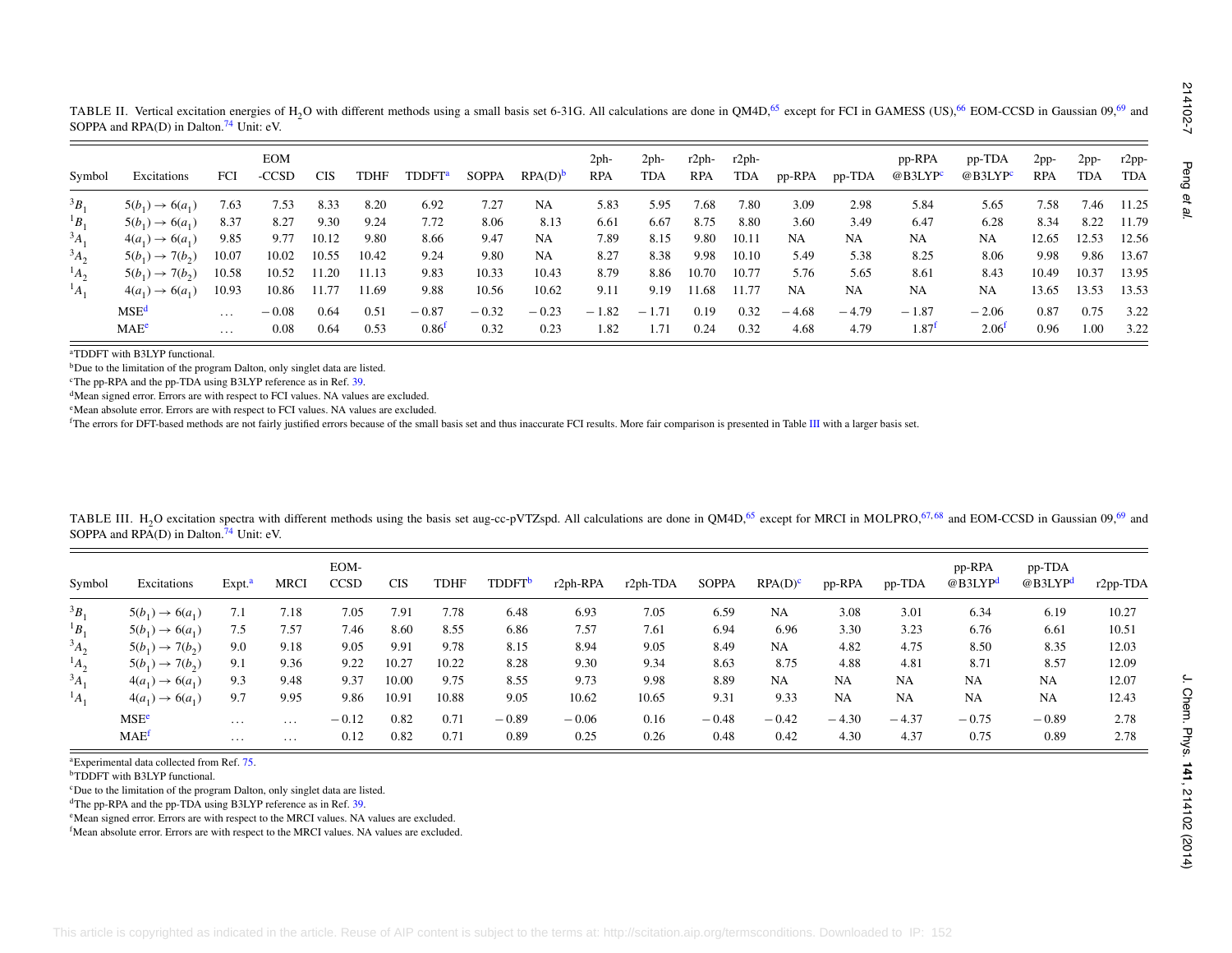using B3LYP reference reduces the error to less than 1 eV. The r2pp-TDA is better than the pp-RPA and the pp-TDA, but the results are significantly worse than those of the r2ph-RPA and the r2ph-TDA. Again, note that the pp-RPA and the pp-TDA fail to capture non-HOMO excitations using the ground state (*N* − 2)-electron reference. Again, the accuracy of SOPPA and RPA(D) results are close to the those of r2ph-RPA and r2ph-TDA.

The systematic overestimation of r2pp-TDA results and be understood using configuration interaction (CI) reasoning, since these TDAs are actually special CI methods. Due to the two-body nature of the electronic Hamiltonian, only configurations differing no more than two electrons can directly interact with a specific configuration. In the r2pp-TDA, the *N* −electron ground state has correlations from all single excitations and many double excitations, while *N* −electron excited states has significantly less single (de)excitations that couple with the zeroth order configurations. Therefore, the ground state is more correlated than the excited states and the excitation energies are usually overestimated.

# **C. Be**

Be is a small atom with low-lying double excitations. Table [IV](#page-8-0) shows excitation energies of various methods with the basis set aug-cc-pVTZspd. Note that the HF reference of the Be atom suffers from instability, and those imaginary eigenvalues in TDHF, 2ph-RPA and r2ph-RPA are marked with a suffix "i". This presentation is different from some literature that treats imaginary eigenvalues as negative rather than imaginary values.  $51, 63$  $51, 63$  In this case, pp-series methods based on the HF reference are very accurate, since there are only two valence electrons in the system. The pp-RPA@B3LYP and the pp-TDA@B3LYP perform quite well for low-lying excitations, but their errors grow rapidly for higher excitations. Such behavior for B3LYP reference has been observed in a previous study.<sup>[39](#page-16-25)</sup> CIS, TDHF, and TDDFT cannot capture double excitations as expected. Among methods based on *N*-electron reference, the r2ph-TDA is the best as it is free from instability issues and capable of describing double excitations while keeping the error relatively low. In fact, r2ph-TDA systematically underestimates the excitation energies, showing that there seems to be a missing ground state correlation energy. SOPPA and RPA(D) have difficulty capturing the double excitation dominated state <sup>1</sup>*D*.

# **D. BH**

The BH molecule has both low-lying double excitations and non-HOMO single excitations. Table [V](#page-9-0) lists some lowest excitations. The ground state configuration for BH is  $1\sigma^2 2\sigma^2 3\sigma^2$ , where  $1\sigma$  is the 1*s* orbital of the B atom. FCI excitation energies are used as the reference owing to the incompleteness of experimental data.<sup>77</sup> Note that EOM-CCSD is very accurate for single excitations but not so at all double excitations. It is suggested that although the EOM-CCSD formalism contains double excitations, the quantitative descrip-tion is not as good as that of single excitations.<sup>[78](#page-17-40)</sup> Expectantly,

TABLE IV. Be excitation spectra with different methods using the basis set aug-cc-pVTZspd. All calculations are done in QM4D,<sup>[65](#page-17-21)</sup> FCI in GAMESS (US),<sup>[66](#page-17-22)</sup> and EOM-CCSD in Gaussian 09,<sup>[69](#page-17-25)</sup> and SOPPA and and SOPPA and Be excitation spectra with different methods using the basis set aug-cc-pVTZspd. All calculations are done in QM4D,<sup>65</sup> FCI in GAMESS (US),<sup>66</sup> and EOM-CCSD in Gaussian 09,<sup>69</sup> TABLE IV.

|                                                                                                                                                                          |                    |      | EOM- |                |                   |                                                                  |                                          |               |                              | $r2ph$ -                           |                        |                                                                                                                                                                                                                                                                                                                                                                                                                           |                                      |                                    | pp-RPA                                          | pp-TDA                                         | $r2$ pp-                                                 |
|--------------------------------------------------------------------------------------------------------------------------------------------------------------------------|--------------------|------|------|----------------|-------------------|------------------------------------------------------------------|------------------------------------------|---------------|------------------------------|------------------------------------|------------------------|---------------------------------------------------------------------------------------------------------------------------------------------------------------------------------------------------------------------------------------------------------------------------------------------------------------------------------------------------------------------------------------------------------------------------|--------------------------------------|------------------------------------|-------------------------------------------------|------------------------------------------------|----------------------------------------------------------|
| Symbol Configuration                                                                                                                                                     | Expt. <sup>a</sup> | ECI  | CCSD | CIS            | TDHF <sup>b</sup> | TDDFT                                                            | $2ph-$<br>RPA <sup>b</sup>               | $2ph-$<br>TDA | r2ph-<br>RPA <sup>b</sup>    | $\mathbb{T} \mathbb{D} \mathbb{A}$ | SOPPA                  | RPA(D) <sup>d</sup>                                                                                                                                                                                                                                                                                                                                                                                                       | pp-RPA                               | pp-TDA                             | @B3LYPe                                         | @B3LYPe                                        | $\mathbb{T}^{\mathbb{A}}$                                |
| $2s^12p^1$                                                                                                                                                               | 2.73               | 2.72 | 2.73 | 0 <sup>1</sup> | $-0.96i$          |                                                                  | $-1.27i$                                 |               | $-1.22i$                     | (4.1)                              | $\overline{1.81}$      |                                                                                                                                                                                                                                                                                                                                                                                                                           |                                      |                                    |                                                 |                                                |                                                          |
| $2s^{1}2p^{1}$                                                                                                                                                           | 5.28               | 5.33 | 5.36 | 5.10           | 4.84              | $2.10$<br>$4.90$<br>$5.69$<br>$5.97$<br>$6.08$<br>$6.08$<br>$NA$ |                                          |               |                              | $7.19$<br>5.19                     |                        | $X + \frac{87}{7} \times 8 + \frac{87}{7} \times 8 + \frac{87}{7} \times 8 + \frac{87}{7} \times 8 + \frac{87}{7} \times 8 + \frac{87}{7} \times 8 + \frac{87}{7} \times 8 + \frac{87}{7} \times 8 + \frac{87}{7} \times 8 + \frac{87}{7} \times 8 + \frac{87}{7} \times 8 + \frac{87}{7} \times 8 + \frac{87}{7} \times 8 + \frac{87}{7} \times 8 + \frac{87}{7} \times 8 + \frac{87}{7} \times 8 + \frac{87}{7} \times$ | $7.3647844$<br>$7.3647844$<br>$7.46$ | $2.730.470.670.740.740.740.740.74$ | 2.82<br>0.15 0.08 0.4 0.4<br>0.15 0.08 0.09 0.5 | 2.81<br>6.15 9.08<br>6.15 9.98<br>7.83<br>7.83 | $2.73$<br>$3.44$<br>$7.78$<br>$7.44$<br>$7.43$<br>$7.43$ |
| $2s^13s^1$                                                                                                                                                               | 6.46               | 6.43 | 6.44 | 5.53           | 5.49              |                                                                  |                                          |               |                              |                                    |                        |                                                                                                                                                                                                                                                                                                                                                                                                                           |                                      |                                    |                                                 |                                                |                                                          |
| $2s^13s^1$                                                                                                                                                               | 6.78               | 6.77 | 6.77 | 6.17           | 6.16              |                                                                  | $714819$<br>$-14539$<br>$-159$<br>$-159$ |               | 3.77<br>5.15<br>5.94<br>5.17 |                                    | $4.86$<br>6.47<br>6.01 |                                                                                                                                                                                                                                                                                                                                                                                                                           |                                      |                                    |                                                 |                                                |                                                          |
| $2p^2$                                                                                                                                                                   | 7.05               | 7.16 | 7.18 | Ź              | Ź                 |                                                                  |                                          |               |                              | 5.94<br>6.18                       | 8.83                   |                                                                                                                                                                                                                                                                                                                                                                                                                           |                                      |                                    |                                                 |                                                |                                                          |
| $2s^13p^1$                                                                                                                                                               | 7.30               | 7.42 | 7.42 | 6.56           | 6.55              |                                                                  |                                          |               |                              |                                    | 7.02<br>8.64           |                                                                                                                                                                                                                                                                                                                                                                                                                           |                                      |                                    |                                                 |                                                |                                                          |
| $2p^2$                                                                                                                                                                   | 7.46               | 7.40 | 7.45 | ≸              | ≸                 |                                                                  |                                          |               | 6.21                         | 6.21                               |                        |                                                                                                                                                                                                                                                                                                                                                                                                                           |                                      |                                    |                                                 |                                                | 7.46                                                     |
| <b>MSE</b>                                                                                                                                                               | $\vdots$           | 0.04 | 0.06 | $-0.67$        | $-0.65$           | $-0.75$                                                          | $-1.26$                                  | $1.21$        | $-1.24$                      | $-1.18$                            | 0.36                   | $-0.38$                                                                                                                                                                                                                                                                                                                                                                                                                   | 0.07                                 |                                    | 00.1                                            | $\overline{1.00}$                              | 0.06                                                     |
| <b>MAE<sup>s</sup></b>                                                                                                                                                   | $\vdots$           | 0.07 | 0.07 | 0.67           | 0.65              | 0.75                                                             | 1.26                                     | 1.21          | 1.24                         | 1.18                               | 0.95                   | 0.38                                                                                                                                                                                                                                                                                                                                                                                                                      | 0.07                                 | $0.06$<br>0.07                     | $\overline{0}$                                  | 1.00                                           | 0.07                                                     |
| <sup>a</sup> Experimental values from NIST. <sup>76</sup>                                                                                                                |                    |      |      |                |                   |                                                                  |                                          |               |                              |                                    |                        |                                                                                                                                                                                                                                                                                                                                                                                                                           |                                      |                                    |                                                 |                                                |                                                          |
| The HF solution of Be atom suffers from instability. Therefore, TDHF, the 2ph-RPA, and the r2ph-RPA have imaginary eigenvalues presented<br>TDDFT with B3LYP functional. |                    |      |      |                |                   |                                                                  |                                          |               |                              |                                    |                        |                                                                                                                                                                                                                                                                                                                                                                                                                           |                                      |                                    |                                                 |                                                |                                                          |
| <sup>d</sup> Due to the limitation of the program Dalton, only singlet data are listed                                                                                   |                    |      |      |                |                   |                                                                  |                                          |               |                              |                                    |                        |                                                                                                                                                                                                                                                                                                                                                                                                                           |                                      |                                    |                                                 |                                                |                                                          |
| The pp-RPA and the pp-TDA using B3LYP reference as in Ref. 39.                                                                                                           |                    |      |      |                |                   |                                                                  |                                          |               |                              |                                    |                        |                                                                                                                                                                                                                                                                                                                                                                                                                           |                                      |                                    |                                                 |                                                |                                                          |
| Mean signed error. Errors are with respect to experimental values. Spatial multiplicity is accounted. NA and imaginary values are excluded                               |                    |      |      |                |                   |                                                                  |                                          |               |                              |                                    |                        |                                                                                                                                                                                                                                                                                                                                                                                                                           |                                      |                                    |                                                 |                                                |                                                          |

gMean absolute error. Errors are with respect to experimental values. Spatial multiplicity is accounted. NA and imaginary values are excluded.

<span id="page-8-0"></span>Mean absolute error. Errors are with respect to experimental values. Spatial multiplicity is accounted. NA and imaginary values are excluded

<span id="page-8-7"></span><span id="page-8-6"></span><span id="page-8-5"></span><span id="page-8-4"></span><span id="page-8-3"></span><span id="page-8-2"></span><span id="page-8-1"></span> This article is copyrighted as indicated in the article. Reuse of AIP content is subject to the terms at: http://scitation.aip.org/termsconditions. Downloaded to IP: 152.3.43.178 On: Mon, 11 Jan 2016 16:28:03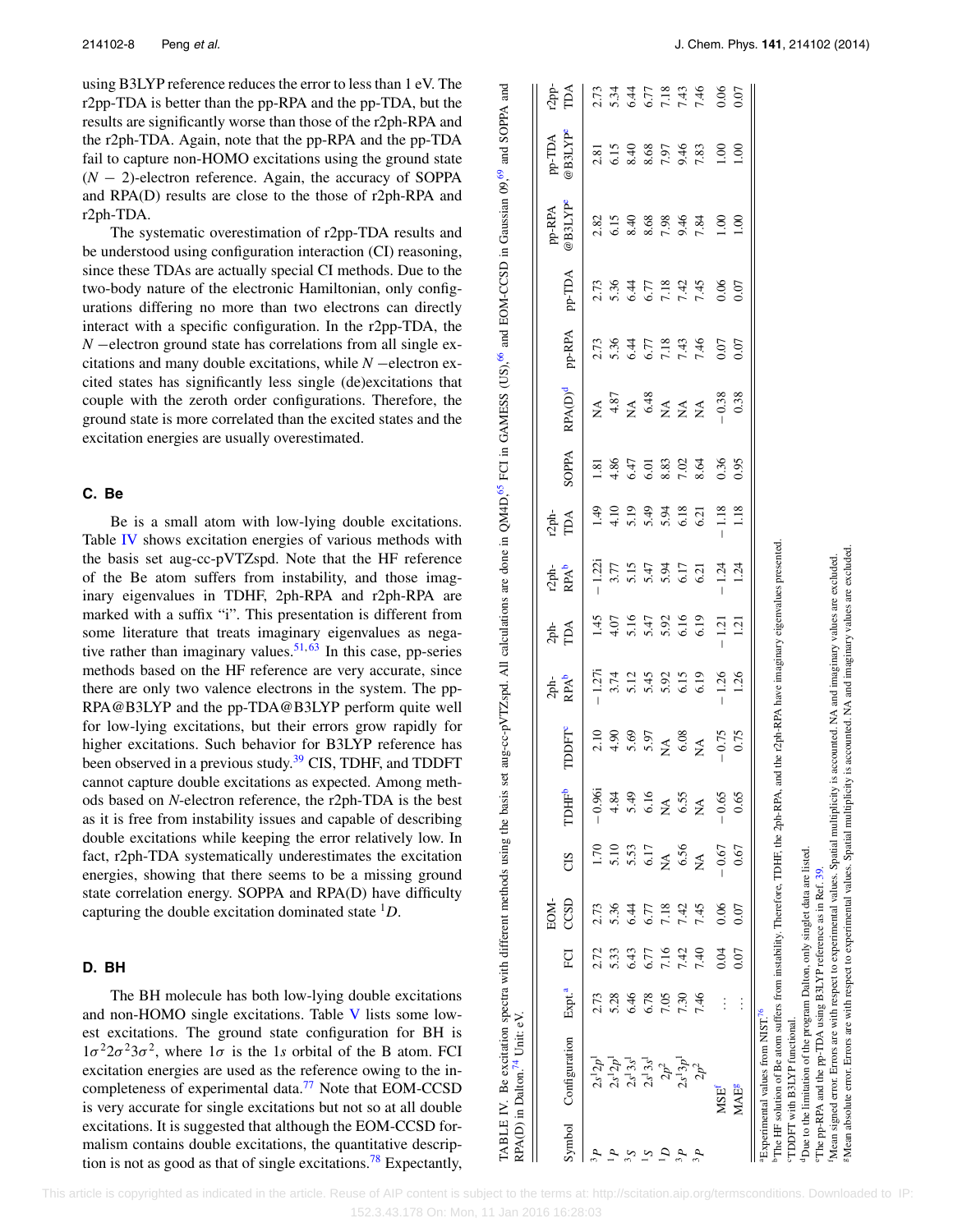<span id="page-9-0"></span>

<span id="page-9-7"></span><span id="page-9-6"></span><span id="page-9-5"></span><span id="page-9-4"></span><span id="page-9-3"></span><span id="page-9-2"></span><span id="page-9-1"></span>

| Transition<br>Term                                    | Expt. <sup>a</sup>                                                                      | FCI                                                                         | <b>MRCI</b> | EOM-<br><b>CCSD</b> | <b>CIS</b> | <b>TDHF</b> <sup>b</sup> | TDDFT <sup>b,c</sup> | $r2ph-$<br>RPA <sup>b</sup> | $r2ph-$<br><b>TDA</b> | <b>SOPPA</b> | RPA(D) <sup>d</sup> | pp-RPA  | pp-TDA  | pp-RPA<br>@B3LYPe | pp-TDA<br>$@$ B3LYP $e$ | r2pp-<br><b>TDA</b> |
|-------------------------------------------------------|-----------------------------------------------------------------------------------------|-----------------------------------------------------------------------------|-------------|---------------------|------------|--------------------------|----------------------|-----------------------------|-----------------------|--------------|---------------------|---------|---------|-------------------|-------------------------|---------------------|
| $a^3\Pi$<br>$3\sigma \rightarrow \pi$                 | $\ldots$                                                                                | 1.34                                                                        | 1.33        | 1.33                | 0.55       | $-1.63i$                 | $-0.43i$             | $-1.63i$                    | 0.24                  | 7.35         | NA                  | 1.64    | 1.61    | 1.38              | 1.32                    | 2.40                |
| $A^1\Pi$<br>$3\sigma \rightarrow \pi$                 | 2.87                                                                                    | 2.90                                                                        | 2.87        | 2.96                | 2.86       | 2.66                     | 2.69                 | 1.81                        | 2.08                  | 2.46         | 2.46                | 3.19    | 3.16    | 3.19              | 3.13                    | 4.21                |
| $b^3\Sigma^-$<br>$3\sigma^2 \rightarrow \pi^2$        | $\ldots$                                                                                | 4.71                                                                        | 4.69        | 5.69                | NA         | NA                       | NA                   | 4.42                        | 4.42                  | 9.33         | NA                  | 5.50    | 5.47    | 5.12              | 5.06                    | 6.56                |
| $C^{\prime 1}\Delta$<br>$3\sigma^2 \rightarrow \pi^2$ | 5.72                                                                                    | 5.78                                                                        | 5.73        | 6.74                | NA         | <b>NA</b>                | NA                   | 5.09                        | 5.09                  | 6.37         | 6.38                | 6.14    | 6.11    | 6.04              | 5.98                    | 7.20                |
| $c^3\Sigma^+$<br>$3\sigma \rightarrow 3s\sigma$       | $\ldots$                                                                                | 6.37                                                                        | 6.39        | 6.38                | 6.05       | <b>NA</b>                | 5.58                 | 5.34                        | 5.39                  | 6.18         | NA                  | 5.58    | 5.55    | 7.64              | 7.58                    | 6.52                |
| $B^1\Sigma^+$<br>$3\sigma \rightarrow 3s\sigma$       | 6.49                                                                                    | 6.49                                                                        | 6.50        | 6.52                | 6.42       | NA                       | 5.66                 | 5.53                        | 5.54                  | 7.50         | 7.50                | 5.70    | 5.67    | 8.41              | 8.36                    | 6.65                |
| $C^1\Sigma^+$<br>$3\sigma^2 \rightarrow \pi^2$        | 6.86                                                                                    | 6.92                                                                        | 6.89        | 7.47                | NA         | 7.23                     | NA                   | 5.93                        | 5.93                  | 8.78         | 8.78                | 6.83    | 6.80    | 7.09              | 7.14                    | 7.72                |
| $2^3\Sigma^+$<br>$3\sigma \rightarrow 3p\sigma$       | $\ldots$                                                                                | 7.33                                                                        | 7.34        | 7.33                | 6.87       | 7.82                     | 6.37                 | 6.21                        | 6.30                  | 7.06         | NA                  | 6.61    | 6.58    | 9.02              | 8.96                    | 7.47                |
| $2^3\Pi$<br>$3\sigma \rightarrow 3p\pi$               | $\ldots$                                                                                | 7.54                                                                        | 7.55        | 7.56                | 7.27       | 8.29                     | 6.56                 | 6.51                        | 6.54                  | 8.00         | NA                  | 6.88    | 6.85    | 9.90              | 9.84                    | 7.76                |
| $D^1\Pi$<br>$3\sigma \rightarrow 3p\pi$               | $\sim$ $\sim$ $\sim$                                                                    | 7.61                                                                        | 7.60        | 7.62                | 7.44       | 10.89                    | 6.61                 | 6.59                        | 6.60                  | 7.45         | 7.46                | 6.97    | 6.94    | 10.04             | 9.98                    | 7.88                |
| MSE <sup>f</sup>                                      | $\ldots$ .                                                                              | $\ldots$                                                                    | $-0.01$     | 0.24                | $-0.31$    | $-0.28$                  | $-0.77$              | 3.57                        | $-0.90$               | 1.33         | 0.36                | $-0.15$ | $-0.18$ | 1.08              | 1.03                    | 0.78                |
| MAE <sup>g</sup>                                      | $\cdots$                                                                                | $\cdots$                                                                    | 0.02        | 0.25                | 0.31       | 0.28                     | 0.77                 | 3.63                        | 0.90                  | 1.55         | 0.66                | 0.51    | 0.52    | 1.08              | 1.03                    | 0.78                |
| <sup>c</sup> TDDFT with B3LYP functional.             | <sup>d</sup> Due to the limitation of the program Dalton, only singlet data are listed. | <sup>e</sup> The pp-RPA and the pp-TDA using B3LYP reference as in Ref. 39. |             |                     |            |                          |                      |                             |                       |              |                     |         |         |                   |                         |                     |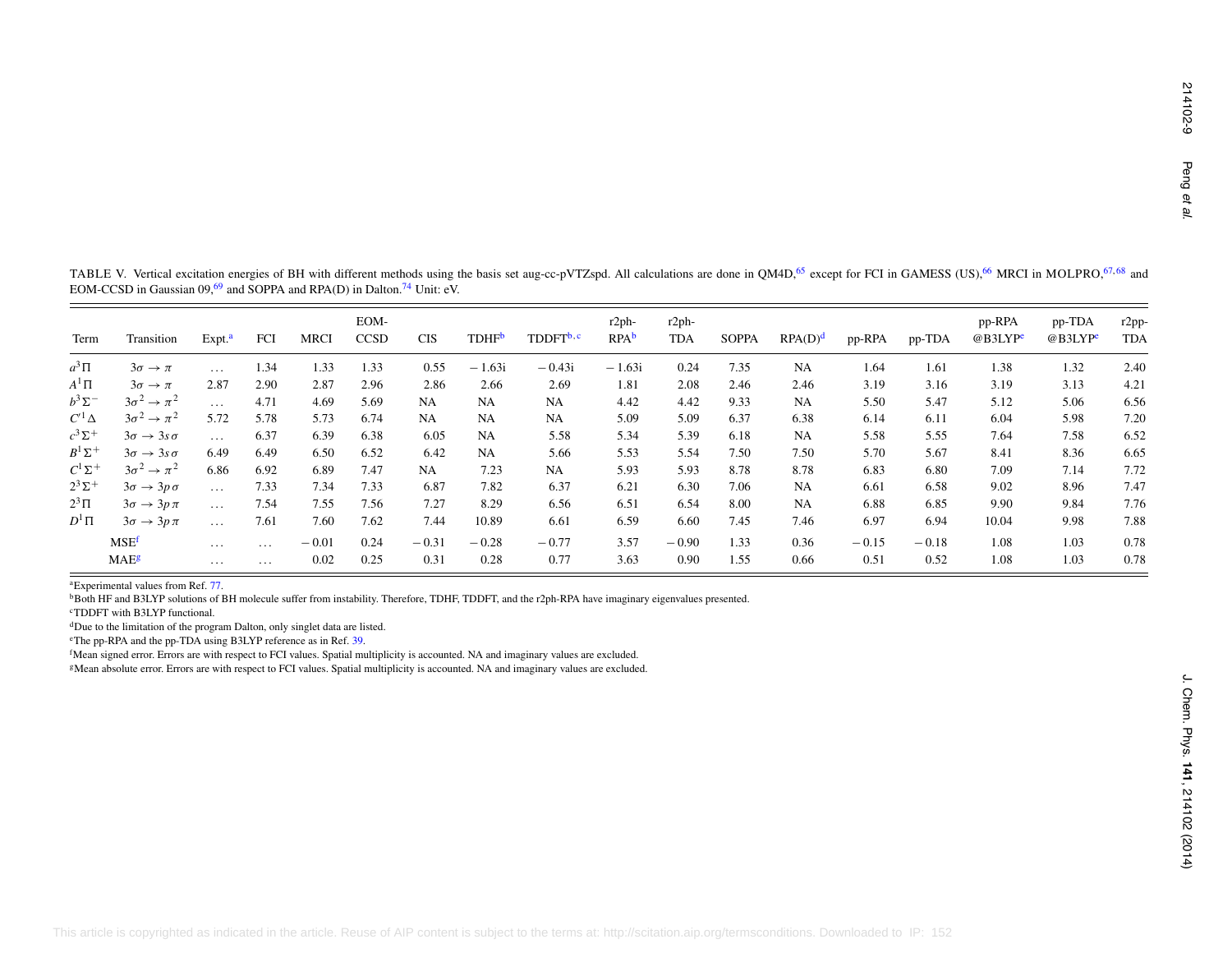CIS, TDHF, and TDDFT miss quite a few double excitations from  $3\sigma$  to  $\pi$ . Again, the instability of the HF and B3LYP reference leads to imaginary eigenvalues for TDHF, TDDFT, and r2ph-RPA. A systematic downshift of r2ph-TDA excitation energies is observed. The pp-RPA and the pp-TDA have similar results with an MAE of about 0.5 eV. The r2pp-TDA systematically pulls up pp-TDA results, thus overestimating most excitations. The pp-RPA and the pp-TDA with B3LYP reference still present unbalanced excitation energies of low and high excitations. Overall, the r2ph-TDA, the pp-RPA, the pp-TDA, and the r2pp-TDA perform reasonably well for states studied in Table [V.](#page-9-0) SOPPA significantly overestimates the first excitation energy, probably due to the singlet-triplet instability of the HF reference. SOPPA also has a very large error on the double excitation dominated transition  $3\sigma^2 \rightarrow$  $\pi^2$ . Overall, SOPPA and RPA(D) are fairly accurate for most single dominated excitations.

#### **E. CO**

Various methods are tested on the CO molecule with re-sults tabulated in Table [VI.](#page-11-0) No double excitations are involved in the range of spectra of interest. The pp-RPA and the pp-TDA with ground state  $(N - 2)$ -electron reference do not capture single excitations from non-HOMO orbitals (the HOMO is  $\sigma$ ), such as those  $\pi \to \pi^*$  transitions. The r2pp-TDA qualitatively captures these excitations, however, systematically overestimating all excitation energies. For this system, the HF reference is stable, and the r2ph-TDA has the same level of accuracy of CIS, TDHF, and TDDFT, with relatively low average errors. The accuracy of SOPPA and RPA(D) is close to the r2ph-TDA.

#### **F.** N<sub>2</sub>

We also test our methods on  $N_2$  with the basis set augcc-pVTZspd. The HF ground state configuration of a neutral N<sub>2</sub> molecule is  $\sigma_u^2 \sigma_g^2 \pi_u^4$ , while its doubly charged cation has a ground state configuration of  $\sigma_u^2 \pi_u^4$ . In other words, the HOMO in the *N*-electron HF configuration is  $\pi_{\nu}$ , but the molecule will lose two  $\sigma_g$  electrons to form the lowest doubly charged cation. We think this is considered an artifact of HF orbitals, as  $\sigma_g$  is generally considered the HOMO for  $N_2$ ,  $80$ which is also confirmed by a B3LYP calculation. That said, the pp-RPA and the pp-TDA with HF or B3LYP reference are blind to all  $\pi_u$  and  $\sigma_u$  excitations. The r2pp-TDA can capture but seriously overestimate all excitations listed in Table [VII.](#page-12-0) CIS, TDHF, TDDFT, and the r2ph-TDA all tend to underestimate low-lying excitation energies but overestimate higher excitation energies. Note that the HF HOMOs are two degenerate  $\pi$ <sup>*u*</sup> orbitals, thus the double excitations are restricted to the two  $\pi_u$  orbitals. N<sub>2</sub> is the only example with degenerate HOMOs in this study. In this case, SOPPA and RPA(D) perform surprisingly well for a wide range of states.

# **G. CH2O**

Calculation results of CH<sub>2</sub>O are listed in Table [VIII.](#page-13-0) The ground state configuration of  $CH<sub>2</sub>O$  in the basis set aug-ccpVTZspd is  $\sigma^2 \pi^2 n^2$ . The r2pp-TDA recovers the non-HOMO excitations missing in all pp-RPA(TDA) methods, but with a large average error of above 2 eV. CIS tends to overestimate most of the excitations shown in the table, while the systematic downshift in the r2ph-TDA greatly improves the accuracy. Again, SOPPA and RPA(D) have similar accuracy compared to that of the r2ph-TDA.

# **H.**  $C_2H_4$

Table [IX](#page-14-0) tabulates excitation energies from the HOMO *π* orbital of ethylene from various methods. The pp-RPA and the pp-TDA systematically underestimate all the excitations while the r2pp-TDA does the opposite. The pp-RPA and the pp-TDA with B3LYP reference produce better accuracy. CIS performs in the same level as EOM-CCSD in this special case. The first triplet excitation energy of TDHF is very low, probably because the system is close to the stability-instability transition. The r2ph-TDA this time underestimates most excitations by about 0.6 eV, similar to the error of TDDFT. For this molecular, surprisingly, SOPPA and RPA(D) have smaller errors than EOM-CCSD.

## **I. E-Butadiene**

We also test different methods on *E*-butadiene (Table [X\)](#page-14-1) with the basis set aug-cc-pVDZ. Due to the relatively small size of the basis set, we only look at the lowest two singlet and triplet excitations. Note that the HF solution of this system is unstable with an imaginary singlet-triplet transition energy. The pp-RPA and the pp-TDA with HF and B3LYP reference all have relatively low average errors of about 0.5 eV. The r2pp-TDA again systematically overestimates all excitations. CIS, TDDFT, and the r2ph-TDA are of similar accuracy for the four states studied. The accuracy of SOPPA and RPA(D) is not quite different from that of the r2ph-TDA and the r2ph-RPA.

## **V. DISCUSSION**

Results above show that the r2ph-TDA usually has similar errors compared to TDDFT, while capable of describing double excitations. We now study the detailed error distributions of the r2ph-TDA, compared to EOM-CCSD, TDDFT, CIS, SOPPA, and RPA(D) in Figure [1.](#page-15-0) These aggregated results are also fitted to linear regressions, with results shown in Table [XI.](#page-16-31) Figure [1](#page-15-0) shows that  $N<sub>2</sub>$  results are the main outliers of r2ph-TDA results, thus another set regressions without  $N<sub>2</sub>$  are also performed. Overall, EOM-CCSD has high correlation coefficients  $(R^2)$  above 0.99 with very little bias (|b|  $<$  0.2 eV). TDDFT also has high correlation coefficients ( $R^2$ ) *>* 0.98), yet with a bias of about −0.5 eV. The *R*<sup>2</sup> value for the r2ph-TDA without  $N_2$  (0.973) is much better than that including  $N<sub>2</sub>$  (0.944), albeit the change of the bias is not significant. CIS, on which the r2ph-TDA is a correction based,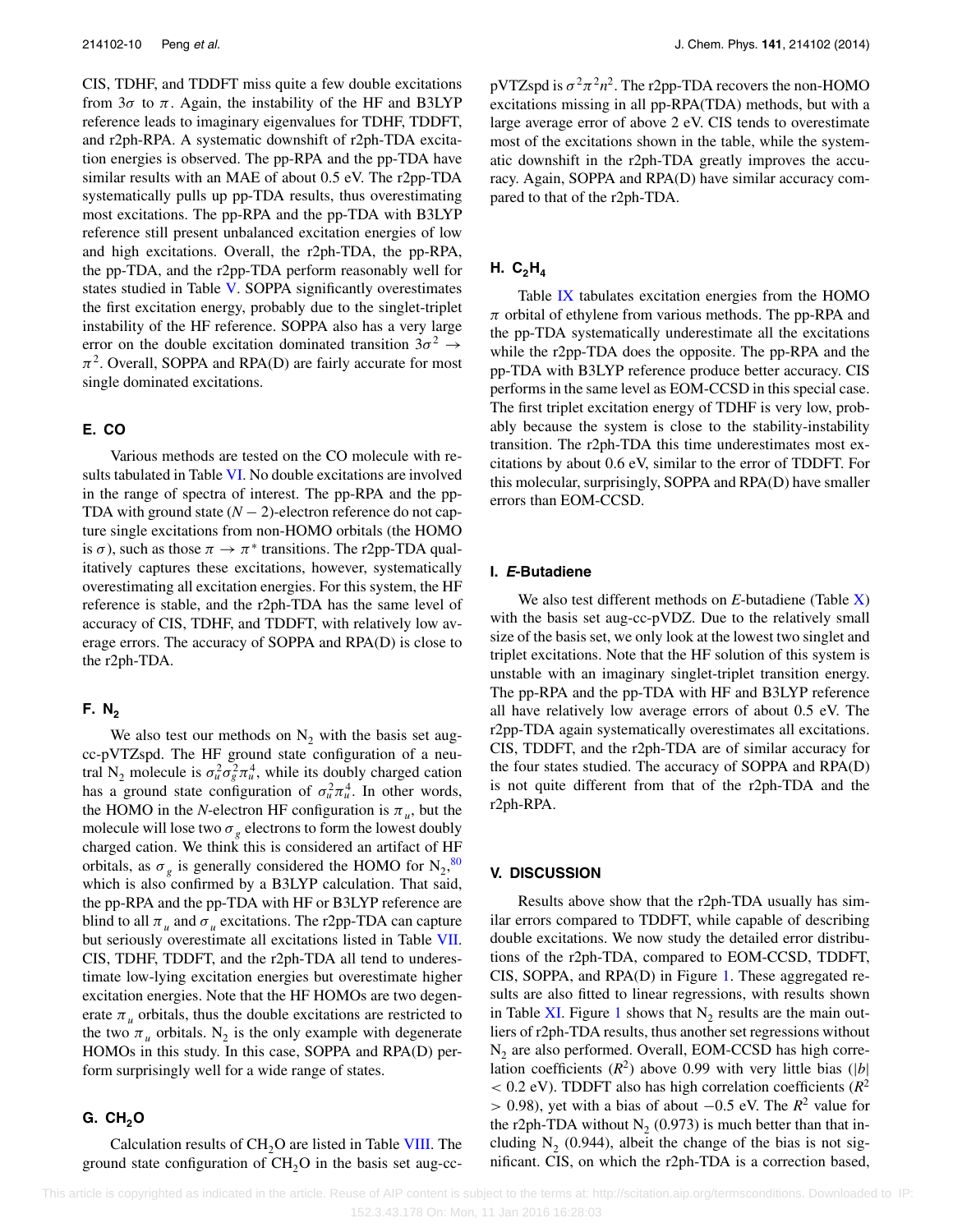<span id="page-11-6"></span><span id="page-11-5"></span><span id="page-11-4"></span><span id="page-11-3"></span>

| State                  | Transition                                                                                  | Expt. <sup>a</sup> | EOM-CCSD                                                                                                                                                                                                                                                                                                                                                                                                                                                             | <b>CIS</b> | TDHF    | TDDFT <sup>b</sup> | r2ph-RPA | r2ph-TDA | <b>SOPPA</b> | $RPA(D)^c$ | pp-RPA  | pp-TDA    | pp-RPA<br>@B3LYP <sup>d</sup> | pp-TDA<br>@B3LYP <sup>d</sup> | r2pp-TDA |
|------------------------|---------------------------------------------------------------------------------------------|--------------------|----------------------------------------------------------------------------------------------------------------------------------------------------------------------------------------------------------------------------------------------------------------------------------------------------------------------------------------------------------------------------------------------------------------------------------------------------------------------|------------|---------|--------------------|----------|----------|--------------|------------|---------|-----------|-------------------------------|-------------------------------|----------|
| $a^3\Pi$               | $\sigma \to \pi^*$                                                                          | 6.32               | 6.26                                                                                                                                                                                                                                                                                                                                                                                                                                                                 | 5.67       | 5.07    | 5.69               | 4.73     | 5.34     | 5.74         | NA         | 5.57    | 5.55      | 5.82                          | 5.67                          | 9.12     |
| $a^{\prime 3}\Sigma^+$ | $\pi \to \pi^*$                                                                             | 8.51               | 7.98                                                                                                                                                                                                                                                                                                                                                                                                                                                                 | 7.34       | 5.79    | 7.51               | 5.77     | 7.33     | 7.65         | NA         | NA      | NA        | NA                            | NA                            | 12.85    |
| $A^1\Pi$               | $\sigma \to \pi^*$                                                                          | 8.51               | 8.52                                                                                                                                                                                                                                                                                                                                                                                                                                                                 | 8.84       | 8.55    | 8.21               | 7.74     | 8.04     | 8.03         | 8.19       | 7.82    | 7.83      | 8.03                          | 8.03                          | 11.54    |
| $d^3\Delta$            | $\pi \to \pi^*$                                                                             | 9.36               | 8.92                                                                                                                                                                                                                                                                                                                                                                                                                                                                 | 8.28       | 7.37    | 8.23               | 7.35     | 8.27     | 8.49         | NA         | NA      | NA        | NA                            | NA                            | 13.90    |
| $e^3\Sigma^-$          | $\pi \to \pi^*$                                                                             | 9.88               | 9.49                                                                                                                                                                                                                                                                                                                                                                                                                                                                 | 9.27       | 8.89    | 9.30               | 8.77     | 9.15     | 9.15         | NA         | NA      | NA        | <b>NA</b>                     | NA                            | 14.82    |
| $I^1\Sigma^-$          | $\pi \to \pi^*$                                                                             | 9.88               | 9.70                                                                                                                                                                                                                                                                                                                                                                                                                                                                 | 9.27       | 8.89    | 9.30               | 8.88     | 9.26     | 9.19         | 9.56       | NA      | <b>NA</b> | <b>NA</b>                     | NA                            | 15.03    |
| $D^1\Delta$            | $\pi \to \pi^*$                                                                             | 10.23              | 9.82                                                                                                                                                                                                                                                                                                                                                                                                                                                                 | 9.69       | 9.49    | 9.63               | 9.38     | 9.57     | 9.42         | 9.73       | NA      | NA        | NA                            | NA                            | 15.35    |
| $b^3\Sigma^+$          | $\sigma \rightarrow 3s$                                                                     | 10.40              | 10.65                                                                                                                                                                                                                                                                                                                                                                                                                                                                | 11.20      | 11.10   | 9.89               | 10.59    | 10.68    | 10.72        | NA         | 8.96    | 8.88      | 12.24                         | 11.96                         | 12.50    |
| $B^1\Sigma^+$          | $\sigma \rightarrow 3s$                                                                     | 10.78              | 11.13                                                                                                                                                                                                                                                                                                                                                                                                                                                                | 12.18      | 12.14   | 10.37              | 11.19    | 11.23    | 11.14        | 11.33      | 9.41    | 9.34      | 12.83                         | 12.57                         | 12.88    |
| $j^3\Sigma^+$          | $\sigma \rightarrow 3p \sigma$                                                              | 11.30              | 11.49                                                                                                                                                                                                                                                                                                                                                                                                                                                                | 12.44      | 12.42   | 10.62              | 11.75    | 11.77    | 11.54        | NA         | 9.76    | 9.68      | 13.72                         | 13.44                         | 13.28    |
| $C^1\Sigma^+$          | $\sigma \rightarrow 3p \sigma$                                                              | 11.40              | 11.68                                                                                                                                                                                                                                                                                                                                                                                                                                                                | 12.78      | 12.76   | 10.77              | 11.95    | 11.96    | 11.73        | 11.65      | 10.02   | 9.94      | 14.03                         | 13.75                         | 13.46    |
| $c^3\Pi$               | $\sigma \rightarrow 3p \pi$                                                                 | 11.55              | 11.77                                                                                                                                                                                                                                                                                                                                                                                                                                                                | 12.57      | 12.39   | 10.87              | 11.88    | 11.93    | 11.35        | NA         | 10.06   | 9.98      | 13.90                         | 13.62                         | 13.59    |
| $E^1\Pi$               | $\sigma \rightarrow 3p \pi$                                                                 | 11.53              | 11.93                                                                                                                                                                                                                                                                                                                                                                                                                                                                | 12.89      | 12.88   | 10.98              | 12.06    | 12.08    | 11.93        | 11.97      | 10.19   | 10.12     | 13.95                         | 13.67                         | 13.76    |
|                        | MSE <sup>e</sup>                                                                            | $\ldots$           | $-0.03$                                                                                                                                                                                                                                                                                                                                                                                                                                                              | 0.17       | $-0.19$ | $-0.64$            | $-0.63$  | $-0.28$  | $-0.32$      | $-0.03$    | $-1.19$ | $-1.24$   | 1.38                          | 1.17                          | 3.27     |
|                        | MAE <sup>f</sup>                                                                            | $\ldots$           | 0.28                                                                                                                                                                                                                                                                                                                                                                                                                                                                 | 0.90       | 1.14    | 0.64               | 0.98     | 0.66     | 0.54         | 0.40       | 1.19    | 1.24      | 1.71                          | 1.54                          | 3.27     |
|                        | <sup>a</sup> Experimental values from Ref. 79.<br><sup>b</sup> TDDFT with B3LYP functional. |                    | <sup>c</sup> Due to the limitation of the program Dalton, only singlet data are listed.<br><sup>d</sup> The pp-RPA and the pp-TDA using B3LYP reference as in Ref. 39.<br><sup>e</sup> Mean signed error. Errors are with respect to experimental values. Spatial multiplicity is accounted. NA values are excluded.<br><sup>f</sup> Mean absolute error. Errors are with respect to experimental values. Spatial multiplicity is accounted. NA values are excluded. |            |         |                    |          |          |              |            |         |           |                               |                               |          |

<span id="page-11-2"></span><span id="page-11-1"></span><span id="page-11-0"></span>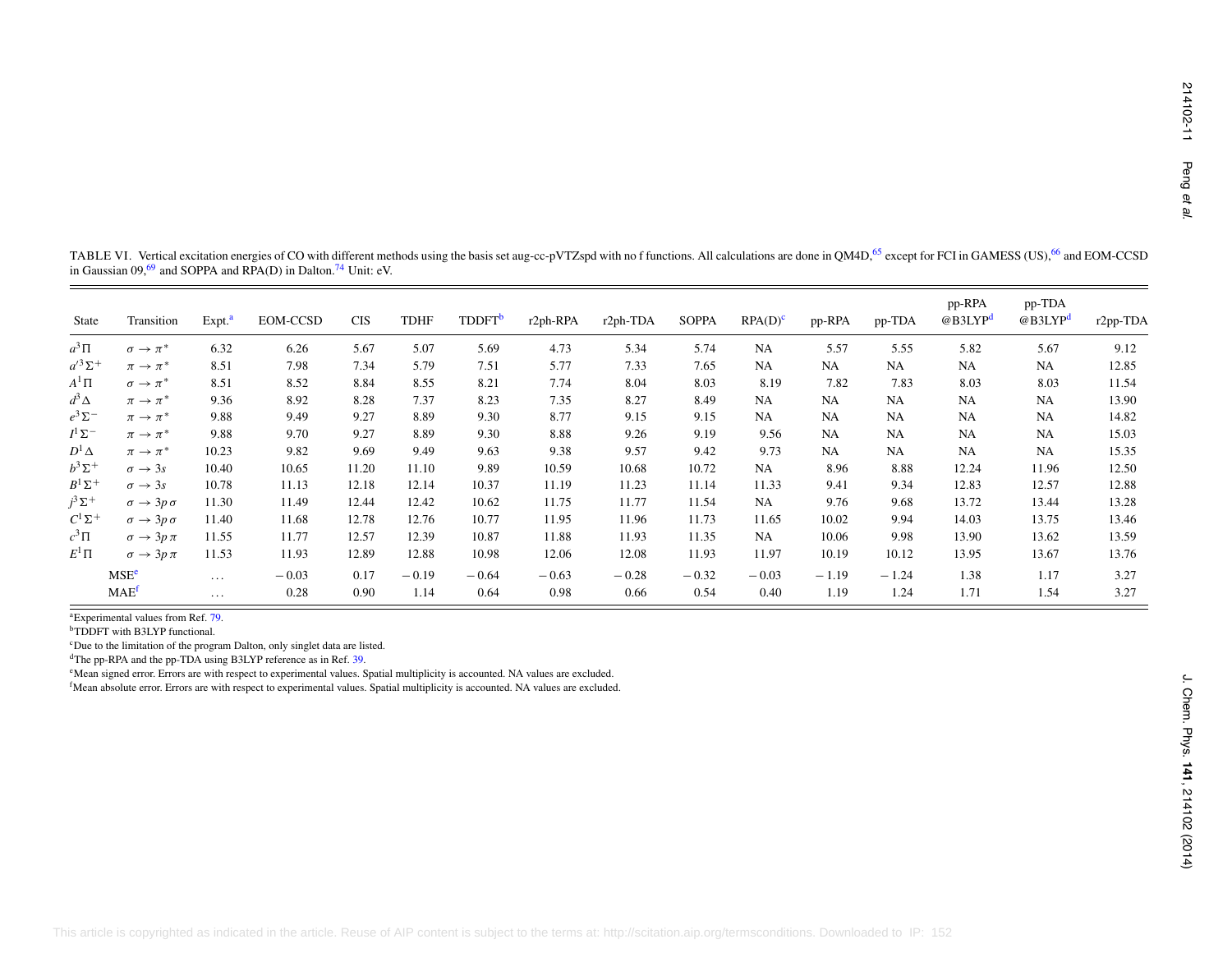<span id="page-12-6"></span><span id="page-12-5"></span><span id="page-12-4"></span><span id="page-12-3"></span><span id="page-12-2"></span><span id="page-12-1"></span>

| Symbol                                                                                                                                       | Transition                                                                                                                                                                                                                                | Expt. <sup>a</sup>   | EOM-CCSD                                                                                                                                                               | <b>CIS</b> | <b>TDHF</b> | TDDFT <sup>b</sup> | r2ph-TDA | <b>SOPPA</b> | $RPA(D)^c$ | pp-RPA    | pp-TDA  | pp-RPA<br>@B3LYP <sup>d</sup> | pp-TDA<br>@B3LYP <sup>d</sup> | r2pp-TDA |
|----------------------------------------------------------------------------------------------------------------------------------------------|-------------------------------------------------------------------------------------------------------------------------------------------------------------------------------------------------------------------------------------------|----------------------|------------------------------------------------------------------------------------------------------------------------------------------------------------------------|------------|-------------|--------------------|----------|--------------|------------|-----------|---------|-------------------------------|-------------------------------|----------|
| $A^3\Sigma_u^+$                                                                                                                              | $\pi_u \rightarrow \pi_g$                                                                                                                                                                                                                 | 7.75                 | 7.04                                                                                                                                                                   | 5.48       | 1.66        | 6.38               | 4.88     | 6.88         | NA         | NA        | NA      | <b>NA</b>                     | NA                            | 9.25     |
| $\begin{array}{c} B^3\Pi_g\\ W^3\Delta_u \end{array}$                                                                                        | $\sigma_g \rightarrow \pi_g$                                                                                                                                                                                                              | 8.04                 | 7.76                                                                                                                                                                   | 7.52       | 7.11        | 7.18               | 9.48     | 7.18         | NA         | 7.82      | 7.54    | 7.16                          | 7.16                          | 11.17    |
|                                                                                                                                              | $\pi_u \rightarrow \pi_g$                                                                                                                                                                                                                 | 8.88                 | 8.40                                                                                                                                                                   | 6.57       | 4.86        | 7.32               | 5.84     | 8.09         | NA         | NA        | NA      | <b>NA</b>                     | NA                            | 10.29    |
| $a^1 \Pi_g$<br>$B'^3 \Sigma_u^-$                                                                                                             | $\sigma_g \rightarrow \pi_g$                                                                                                                                                                                                              | 9.31                 | 9.12                                                                                                                                                                   | 9.50       | 9.23        | 8.85               | 9.48     | 8.49         | 8.78       | 9.34      | 9.19    | 9.07                          | 9.07                          | 12.77    |
|                                                                                                                                              | $\pi_u \rightarrow \pi_g$                                                                                                                                                                                                                 | 9.67                 | 9.32                                                                                                                                                                   | 7.75       | 7.11        | 8.68               | 6.79     | 9.05         | NA         | NA        | NA      | NA                            | NA                            | 11.45    |
| $a^{\prime 1}\Sigma_u^-$                                                                                                                     | $\pi_u \rightarrow \pi_g$                                                                                                                                                                                                                 | 9.92                 | 9.57                                                                                                                                                                   | 7.75       | 7.11        | 8.68               | 6.88     | 9.10         | 9.69       | NA        | NA      | <b>NA</b>                     | NA                            | 11.44    |
|                                                                                                                                              | $\pi_u \rightarrow \pi_g$                                                                                                                                                                                                                 | 10.27                | 10.00                                                                                                                                                                  | 8.33       | 8.01        | 9.10               | 7.30     | 9.58         | 10.00      | <b>NA</b> | NA      | NA                            | NA                            | 11.99    |
|                                                                                                                                              | $\sigma_u \rightarrow \pi_g$                                                                                                                                                                                                              | 11.19                | 11.16                                                                                                                                                                  | 11.56      | 11.09       | 10.49              | 11.39    | 10.59        | NA         | NA        | NA      | <b>NA</b>                     | NA                            | 15.62    |
| $\begin{aligned} &w^1\Delta_u\\ &C^3\Pi_u\\ &E^3\Sigma_g^+\\ &a''^1\Sigma_g^+ \end{aligned}$                                                 | $\sigma_g \rightarrow 3s \sigma_g$                                                                                                                                                                                                        | 12.00                | 12.18                                                                                                                                                                  | 13.22      | 13.14       | 11.57              | 12.70    | 12.18        | NA         | 11.33     | 10.94   | 13.80                         | 13.80                         | 14.38    |
|                                                                                                                                              | $\sigma_g \rightarrow 3s \sigma_g$                                                                                                                                                                                                        | 12.20                | 12.76                                                                                                                                                                  | 14.44      | 14.08       | 12.10              | 14.54    | 12.76        | 14.75      | 11.81     | 11.45   | 14.40                         | 14.40                         | 15.09    |
| $c^1\Pi_u$                                                                                                                                   | $\sigma_g \rightarrow 3p \pi_u$                                                                                                                                                                                                           | 12.90                | 13.25                                                                                                                                                                  | 14.91      | 15.45       | 12.64              | 14.94    | 13.05        | 14.09      | 12.35     | 11.95   | 15.25                         | 15.25                         | 15.84    |
| $c^{\prime 1}\Sigma_u^+$                                                                                                                     | $\sigma_g \rightarrow 3p \, \sigma_u$                                                                                                                                                                                                     | 12.98                | 14.52                                                                                                                                                                  | 14.24      | 14.90       | 12.22              | 13.35    | 12.87        | 13.89      | 12.04     | 11.64   | 15.24                         | 15.24                         | 15.33    |
|                                                                                                                                              | MSE <sup>e</sup>                                                                                                                                                                                                                          | $\ldots$             | $-0.05$                                                                                                                                                                | $-0.33$    | $-0.90$     | $-0.83$            | $-0.54$  | $-0.49$      | 0.45       | $-0.39$   | $-0.70$ | 0.97                          | 0.97                          | 2.59     |
|                                                                                                                                              | MAE <sup>f</sup>                                                                                                                                                                                                                          | $\sim$ $\sim$ $\sim$ | 0.38                                                                                                                                                                   | 1.43       | 2.02        | 0.83               | 1.77     | 0.61         | 0.85       | 0.40      | 0.70    | 1.47                          | 1.47                          | 2.59     |
| <sup>f</sup> Mean absolute error. Errors are with respect to experimental values. Spatial multiplicity is accounted. NA values are excluded. | <sup>a</sup> Experimental values from Ref. 81.<br><sup>b</sup> TDDFT with B3LYP functional.<br><sup>e</sup> Mean signed error. Errors are with respect to experimental values. Spatial multiplicity is accounted. NA values are excluded. |                      | <sup>c</sup> Due to the limitation of the program Dalton, only singlet data are listed.<br><sup>d</sup> The pp-RPA and the pp-TDA using B3LYP reference as in Ref. 39. |            |             |                    |          |              |            |           |         |                               |                               |          |

<span id="page-12-0"></span>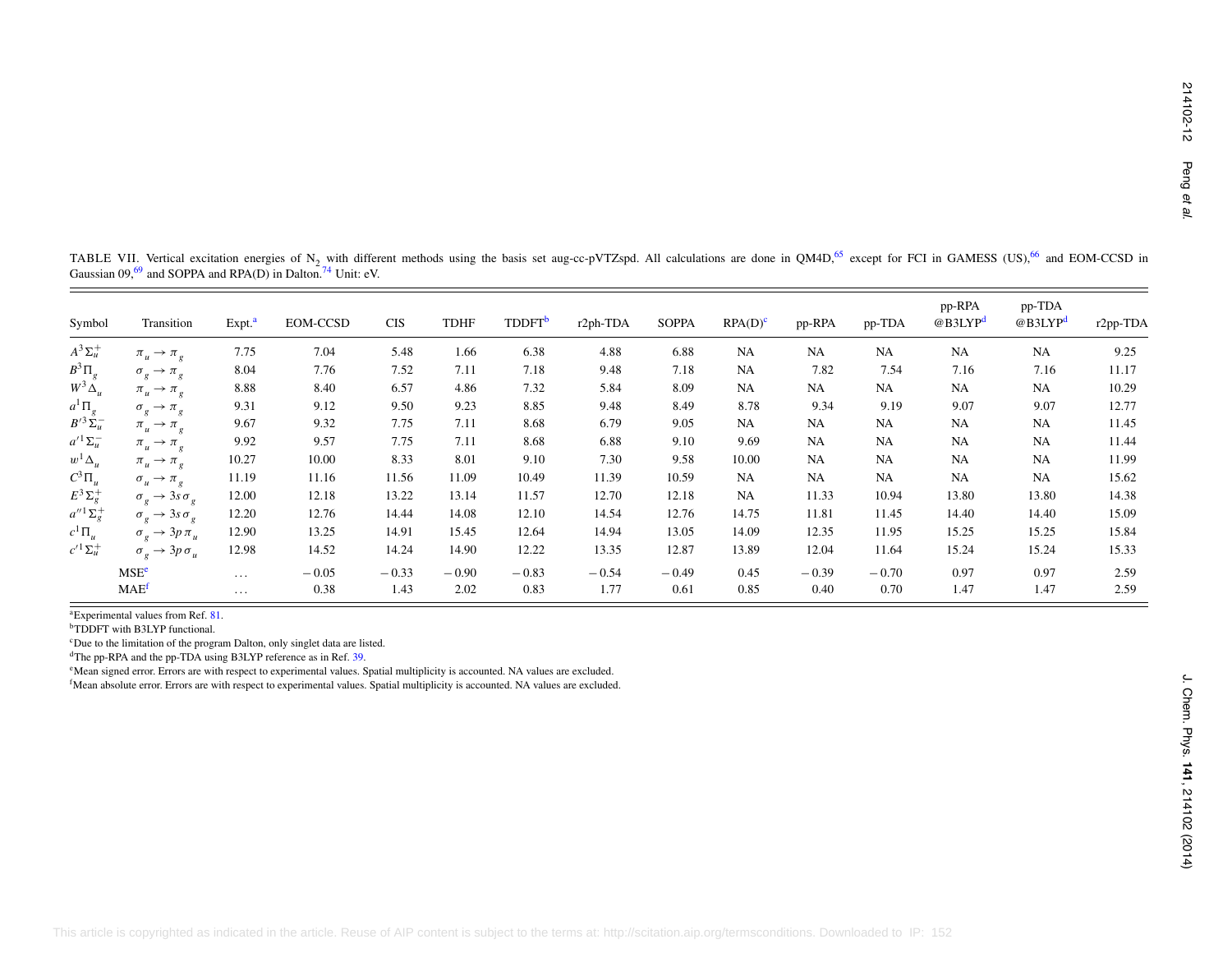<span id="page-13-6"></span><span id="page-13-5"></span><span id="page-13-4"></span><span id="page-13-3"></span><span id="page-13-2"></span><span id="page-13-1"></span>

| Symbol      | Transition                                | Expt. <sup>a</sup>   | EOM-CCSD                                                                                                                                                                                                                                                                                                                                                                                       | <b>CIS</b> | <b>TDHF</b> | TDDFT <sup>b</sup> | $r2ph$ -RPA | r2ph-TDA | <b>SOPPA</b> | RPA(D) <sup>c</sup> | pp-RPA  | pp-TDA  | pp-RPA<br>@B3LYP <sup>d</sup> | pp-TDA<br>@B3LYP <sup>d</sup> | r2pp-TDA |
|-------------|-------------------------------------------|----------------------|------------------------------------------------------------------------------------------------------------------------------------------------------------------------------------------------------------------------------------------------------------------------------------------------------------------------------------------------------------------------------------------------|------------|-------------|--------------------|-------------|----------|--------------|---------------------|---------|---------|-------------------------------|-------------------------------|----------|
| $A_2$       | $n \rightarrow \pi^*$                     | 3.50                 | 3.48                                                                                                                                                                                                                                                                                                                                                                                           | 3.67       | 3.33        | 3.11               | 3.03        | 3.37     | 2.88         | NA                  | 1.64    | 1.51    | 3.17                          | 2.87                          | 6.69     |
| $^{1}A_{2}$ | $n \rightarrow \pi^*$                     | 3.94                 | 3.94                                                                                                                                                                                                                                                                                                                                                                                           | 4.50       | 4.32        | 3.84               | 3.98        | 4.16     | 3.36         | 3.58                | 1.98    | 1.86    | 3.70                          | 3.45                          | 6.97     |
| $A_1$       | $\pi \rightarrow \pi^{*}$                 | 5.53                 | 5.77                                                                                                                                                                                                                                                                                                                                                                                           | 4.68       | 1.38        | 5.21               | 1.38        | 4.68     | 5.45         | NA                  | NA      | NA      | NA                            | NA                            | 8.11     |
| $3B_2$      | $n \rightarrow 3sa_1$                     | 6.83                 | 7.00                                                                                                                                                                                                                                                                                                                                                                                           | 8.27       | 8.18        | 6.36               | 7.69        | 7.76     | 6.2          | NA                  | 3.71    | 3.55    | 7.42                          | 6.98                          | 8.73     |
| $B_2$       | $n \rightarrow 3sa_1$                     | 7.09                 | 7.15                                                                                                                                                                                                                                                                                                                                                                                           | 8.62       | 8.61        | 6.49               | 8.00        | 8.01     | 6.32         | 6.51                | 3.82    | 3.66    | 7.92                          | 7.47                          | 8.80     |
| $A_1$       | $n \rightarrow 3p b_2$                    | 7.79                 | 8.02                                                                                                                                                                                                                                                                                                                                                                                           | 9.31       | 9.25        | 7.24               | 8.74        | 8.78     | 7.23         | NA                  | 4.75    | 4.59    | 8.81                          | 8.36                          | 9.67     |
| $^{1}A_{1}$ | $n \rightarrow 3p b_2$                    | 7.97                 | 8.13                                                                                                                                                                                                                                                                                                                                                                                           | 9.46       | 9.61        | 7.32               | 8.91        | 8.98     | 7.31         | 9.12                | 4.91    | 4.75    | 9.48                          | 9.05                          | 9.72     |
| $B_2$       | $n \rightarrow 3p a_1$                    | 7.96                 | 7.83                                                                                                                                                                                                                                                                                                                                                                                           | 9.05       | 8.99        | 7.33               | 8.48        | 8.53     | 7.22         | NA                  | 4.98    | 4.83    | 8.92                          | 8.50                          | 9.77     |
| ${}^1B_2$   | $n \rightarrow 3p a_1$                    | 8.12                 | 8.03                                                                                                                                                                                                                                                                                                                                                                                           | 9.41       | 9.40        | 7.47               | 8.81        | 8.82     | 7.35         | 7.42                | 5.08    | 4.92    | 9.15                          | 8.72                          | 9.89     |
| $B_1$       | $\sigma \rightarrow \pi^{*}$              | 8.68                 | 9.20                                                                                                                                                                                                                                                                                                                                                                                           | 9.69       | 9.44        | 8.86               | 9.42        | 9.67     | 8.55         | 8.87                | NA      | NA      | NA                            | NA                            | 11.96    |
| $^{1}A_{2}$ | $n \rightarrow 3p b_1$                    | 8.38                 | 8.57                                                                                                                                                                                                                                                                                                                                                                                           | 10.07      | 10.06       | 8.02               | 9.50        | 9.51     | 7.83         | 7.93                | 5.65    | 5.50    | 10.17                         | 9.72                          | 10.52    |
|             | MSE <sup>e</sup>                          | $\sim$ $\sim$ $\sim$ | 0.12                                                                                                                                                                                                                                                                                                                                                                                           | 0.99       | 0.62        | $-0.41$            | 0.20        | 0.59     | $-0.55$      | $-0.13$             | $-2.79$ | $-2.93$ | 0.79                          | 0.39                          | 2.28     |
|             | <b>MAE</b> <sup>f</sup>                   | $\ldots$             | 0.17                                                                                                                                                                                                                                                                                                                                                                                           | 1.15       | 1.40        | 0.44               | 1.04        | 0.77     | 0.55         | 0.57                | 2.79    | 2.93    | 0.92                          | 0.64                          | 2.28     |
|             | <sup>b</sup> TDDFT with B3LYP functional. |                      | <sup>c</sup> Due to the limitation of the program Dalton, only singlet data are listed.<br><sup>d</sup> The pp-RPA and the pp-TDA using B3LYP reference as in Ref. 39.<br><sup>e</sup> Mean signed error. Errors are with respect to experimental values. NA values are excluded.<br><sup>f</sup> Mean absolute error. Errors are with respect to experimental values. NA values are excluded. |            |             |                    |             |          |              |                     |         |         |                               |                               |          |

<span id="page-13-0"></span>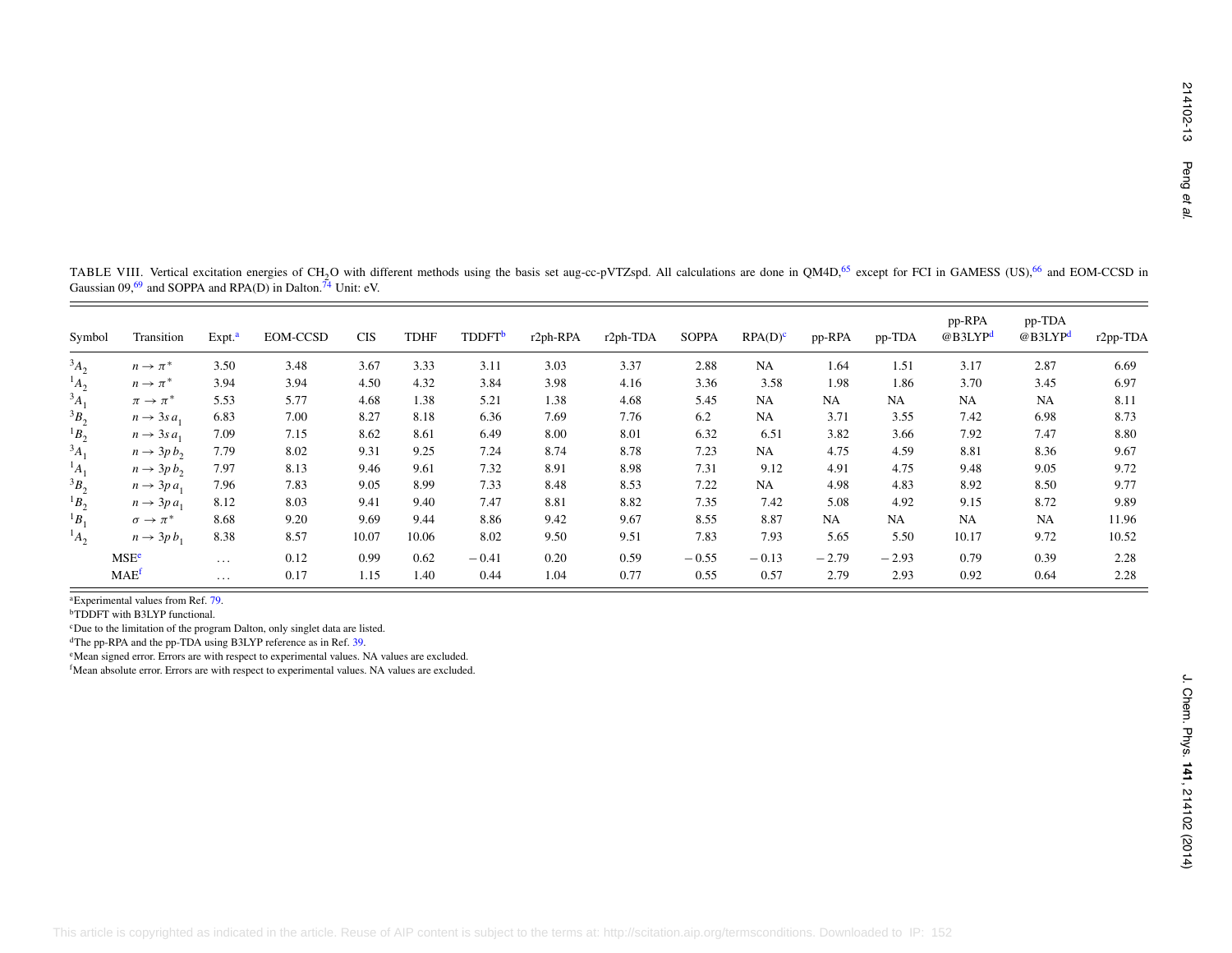<span id="page-14-7"></span><span id="page-14-6"></span><span id="page-14-5"></span><span id="page-14-4"></span><span id="page-14-3"></span><span id="page-14-2"></span>

| Symbol                                                                                                                                                                               | Transition                                                                       | Expt. <sup>a</sup> | <b>EOM-CCSD</b>                                                                                                                                                                                                                                     | <b>CIS</b>  | <b>TDHF</b>               | <b>TDDFT</b> <sup>b</sup> | r2ph-RPA | r2ph-TDA                            | <b>SOPPA</b> | RPA(D) <sup>c</sup> | pp-RPA  | pp-TDA                     | pp-RPA<br>@B3LYP <sup>d</sup> | pp-TDA<br>@B3LYP <sup>d</sup> | r2pp-TDA |
|--------------------------------------------------------------------------------------------------------------------------------------------------------------------------------------|----------------------------------------------------------------------------------|--------------------|-----------------------------------------------------------------------------------------------------------------------------------------------------------------------------------------------------------------------------------------------------|-------------|---------------------------|---------------------------|----------|-------------------------------------|--------------|---------------------|---------|----------------------------|-------------------------------|-------------------------------|----------|
| $3B_{3u}$                                                                                                                                                                            | $3s = a_q$                                                                       | 6.98               | 7.24                                                                                                                                                                                                                                                | 6.91        | 6.87                      | 6.54                      | 6.51     | 7.05                                | NA           | 4.42                | 4.40    | 7.72                       | 7.68                          | 8.41                          |          |
| ${}^{1}B_{3u}$                                                                                                                                                                       | $3s = a_{\rho}$                                                                  | 7.11               | 7.37                                                                                                                                                                                                                                                | 7.13        | 7.12                      | 6.62                      | 6.62     | 7.17                                | 7.18         | 4.51                | 4.49    | 7.81                       | 7.77                          | 8.51                          |          |
| ${}^3B_{1g}$                                                                                                                                                                         | $3p\sigma = b_{2u}$                                                              | 7.79               | 7.98                                                                                                                                                                                                                                                | 7.63        | 7.60                      | 7.13                      | 7.23     | 7.75                                | NA           | 5.09                | 5.07    | 8.43                       | 8.39                          | 9.09                          |          |
| ${}^{1}B_{1g}$                                                                                                                                                                       | $3p\sigma = b_{2u}$                                                              | 7.80               | 8.03                                                                                                                                                                                                                                                | 7.73        | 7.71                      | 7.17                      | 7.30     | 7.82                                | 7.83         | 5.09                | 5.09    | 8.50                       | 8.46                          | 9.11                          |          |
| ${}^{1}B_{2g}$                                                                                                                                                                       | $3p\sigma = b_{1u}$                                                              | 7.90               | 8.08                                                                                                                                                                                                                                                | 7.88        | 7.88                      | 7.16                      | 7.40     | 7.88                                | 7.89         | 5.08                | 5.06    | 8.53                       | 8.49                          | 9.08                          |          |
| ${}^{1}B_{1u}$                                                                                                                                                                       | $\pi^* = b_{2g}$                                                                 | 8.00               | 8.01                                                                                                                                                                                                                                                | 7.71        | 7.36                      | 7.37                      | 6.99     | 7.43                                | 7.51         | 6.14                | 6.12    | 8.44                       | 8.43                          | 9.94                          |          |
|                                                                                                                                                                                      | $3p\pi = b_{3u}$                                                                 | 8.15               | 8.51                                                                                                                                                                                                                                                | 7.97        | 7.93                      | 7.89                      | 7.69     | 8.35                                | NA           | 5.76                | 5.73    | 9.47                       | 9.43                          | 9.74                          |          |
|                                                                                                                                                                                      | $3p \pi = b_{3u}$                                                                | 8.28               | 8.80                                                                                                                                                                                                                                                | 8.53        | 8.49                      | 8.15                      | 7.86     | 8.61                                | 8.62         | 6.28                | 6.26    | 9.90                       | 9.87                          | 9.98                          |          |
|                                                                                                                                                                                      | <b>MSE<sup>e</sup></b>                                                           | $\ldots$           | 0.23                                                                                                                                                                                                                                                | $-0.14$     | $-0.54$                   | $-0.48$                   | $-0.60$  | $-0.04$                             | $-0.01$      | $-2.23$             | $-2.25$ | 0.68                       | 0.64                          | 1.70                          |          |
|                                                                                                                                                                                      | MAE <sup>f</sup>                                                                 | $\ldots$           | 0.23                                                                                                                                                                                                                                                | 0.20        | 0.58                      | 0.48                      | 0.60     | 0.19                                | 0.19         | 2.23                | 2.25    | 0.84                       | 0.81                          | 1.70                          |          |
|                                                                                                                                                                                      |                                                                                  |                    | <sup>d</sup> The pp-RPA and the pp-TDA using B3LYP reference as in Ref. 39.<br><sup>e</sup> Mean signed error. Errors are with respect to experimental values.<br><sup>f</sup> Mean absolute error. Errors are with respect to experimental values. |             |                           |                           |          |                                     |              |                     |         |                            |                               |                               |          |
|                                                                                                                                                                                      | in Dalton. <sup>74</sup> Unit: eV.                                               |                    | TABLE X. Vertical excitation energies of E-Butadiene with different methods using the basis set aug-cc-pVDZ. All calculations are done in QM4D, <sup>65</sup> except for EOM-CCSD in Gaussian 09, <sup>69</sup> and SOPPA and RPA(D)                |             |                           |                           |          |                                     |              |                     |         |                            |                               |                               |          |
| <b>State</b>                                                                                                                                                                         | Ref <sup>a</sup>                                                                 | <b>EOM-CCSD</b>    | <b>CIS</b>                                                                                                                                                                                                                                          | <b>TDHF</b> | <b>TDDFT</b> <sup>b</sup> |                           | r2ph-TDA | <b>SOPPA</b><br>RPA(D) <sup>c</sup> |              | pp-RPA              | pp-TDA  | pp-RPA @B3LYP <sup>d</sup> |                               | pp-TDA @B3LYP <sup>d</sup>    | r2pp-TDA |
|                                                                                                                                                                                      | 3.20                                                                             | 3.29               | 2.64                                                                                                                                                                                                                                                | $-2.17i$    |                           | 2.80                      | 2.51     | 2.81<br>NA                          |              | 3.22                | 3.12    | 2.54                       |                               | 2.32                          | 5.55     |
|                                                                                                                                                                                      | 5.08                                                                             | 5.16               | 4.34                                                                                                                                                                                                                                                | 2.97        |                           | 4.86                      | 4.29     | 4.69<br>NA                          |              | 5.60                | 5.50    | 6.08                       |                               | 5.86                          | 7.70     |
|                                                                                                                                                                                      | 6.18                                                                             | 6.35               | 6.20                                                                                                                                                                                                                                                | 5.91        |                           | 5.57                      | 5.78     | 5.62<br>5.81                        |              | 5.49                | 5.38    | 6.58                       |                               | 6.38                          | 8.11     |
|                                                                                                                                                                                      | 6.55                                                                             | 7.06               | 7.39                                                                                                                                                                                                                                                | 7.27        |                           | 6.50                      | 6.79     | 6.78<br>7.05                        |              | 5.92                | 5.83    | 6.45                       |                               | 6.32                          | 8.59     |
|                                                                                                                                                                                      | $\ddotsc$                                                                        | 0.21               | $-0.11$                                                                                                                                                                                                                                             | $-0.55$     | $-0.32$                   |                           | $-0.41$  | $-0.28$<br>0.07                     |              | $-0.19$             | $-0.30$ | 0.16                       |                               | $-0.03$                       | 2.23     |
| ${}^3B_u(\pi \to \pi^*)$<br>${}^3A_g(\pi \rightarrow \pi^*)$<br>${}^{1}B_{\mu}(\pi \to \pi^{*})$<br>${}^1A_g(\pi \to \pi^*)$<br>$\mathrm{MSE}^\mathbf{e}$<br>$\text{MAE}^{\text{f}}$ | $\ldots$<br><sup>a</sup> Best estimated theoretical values adopted from Ref. 82. | 0.21               | 0.54                                                                                                                                                                                                                                                | 1.03        |                           | 0.32                      | 0.53     | 0.39<br>0.44                        |              | 0.47                | 0.50    | 0.54                       |                               | 0.53                          | 2.23     |

|                                       | TABLE X. Vertical excitation energies of E-Butadiene with different methods using the basis set aug-cc-pVDZ. All calculations are done in OM4D. <sup>65</sup> except for EOM-CCSD in Gaussian 09. <sup>69</sup> and SOPPA and RPA(D) |  |  |
|---------------------------------------|--------------------------------------------------------------------------------------------------------------------------------------------------------------------------------------------------------------------------------------|--|--|
| in Dalton. <sup>74</sup> Unit: $eV$ . |                                                                                                                                                                                                                                      |  |  |

<span id="page-14-13"></span><span id="page-14-12"></span><span id="page-14-11"></span><span id="page-14-10"></span><span id="page-14-9"></span><span id="page-14-8"></span><span id="page-14-1"></span><span id="page-14-0"></span>

| <b>State</b>                          | Ref. <sup>a</sup> | <b>EOM-CCSD</b> | <b>CIS</b> | TDHF     | <b>TDDFT</b> <sup>b</sup> | r <sub>2ph</sub> -TDA | <b>SOPPA</b> | $RPA(D)^c$ | pp-RPA  | pp-TDA  | pp-RPA @B3LYP <sup>d</sup> | pp-TDA @B3LYP <sup>d</sup> | $r2pp-TDA$ |
|---------------------------------------|-------------------|-----------------|------------|----------|---------------------------|-----------------------|--------------|------------|---------|---------|----------------------------|----------------------------|------------|
| ${}^3B_u(\pi \rightarrow \pi^*)$      | 3.20              | 3.29            | 2.64       | $-2.17i$ | 2.80                      | 2.51                  | 2.81         | NA         | 3.22    | 3.12    | 2.54                       | 2.32                       | 5.55       |
| ${}^3A_{\rho}(\pi \rightarrow \pi^*)$ | 5.08              | 5.16            | 4.34       | 2.97     | 4.86                      | 4.29                  | 4.69         | NA         | 5.60    | 5.50    | 6.08                       | 5.86                       | 7.70       |
| ${}^{1}B_{\mu}(\pi \to \pi^{*})$      | 6.18              | 6.35            | 6.20       | 5.91     | 5.57                      | 5.78                  | 5.62         | 5.81       | 5.49    | 5.38    | 6.58                       | 6.38                       | 8.11       |
| ${}^1A_{\rho}(\pi \to \pi^*)$         | 6.55              | 7.06            | 7.39       | 7.27     | 6.50                      | 6.79                  | 6.78         | 7.05       | 5.92    | 5.83    | 6.45                       | 6.32                       | 8.59       |
| MSE <sup>e</sup>                      | $\cdots$          | 0.21            | $-0.11$    | $-0.55$  | $-0.32$                   | $-0.41$               | $-0.28$      | 0.07       | $-0.19$ | $-0.30$ | 0.16                       | $-0.03$                    | 2.23       |
| MAE <sup>f</sup>                      | .                 | 0.21            | 0.54       | 1.03     | 0.32                      | 0.53                  | 0.39         | 0.44       | 0.47    | 0.50    | 0.54                       | 0.53                       | 2.23       |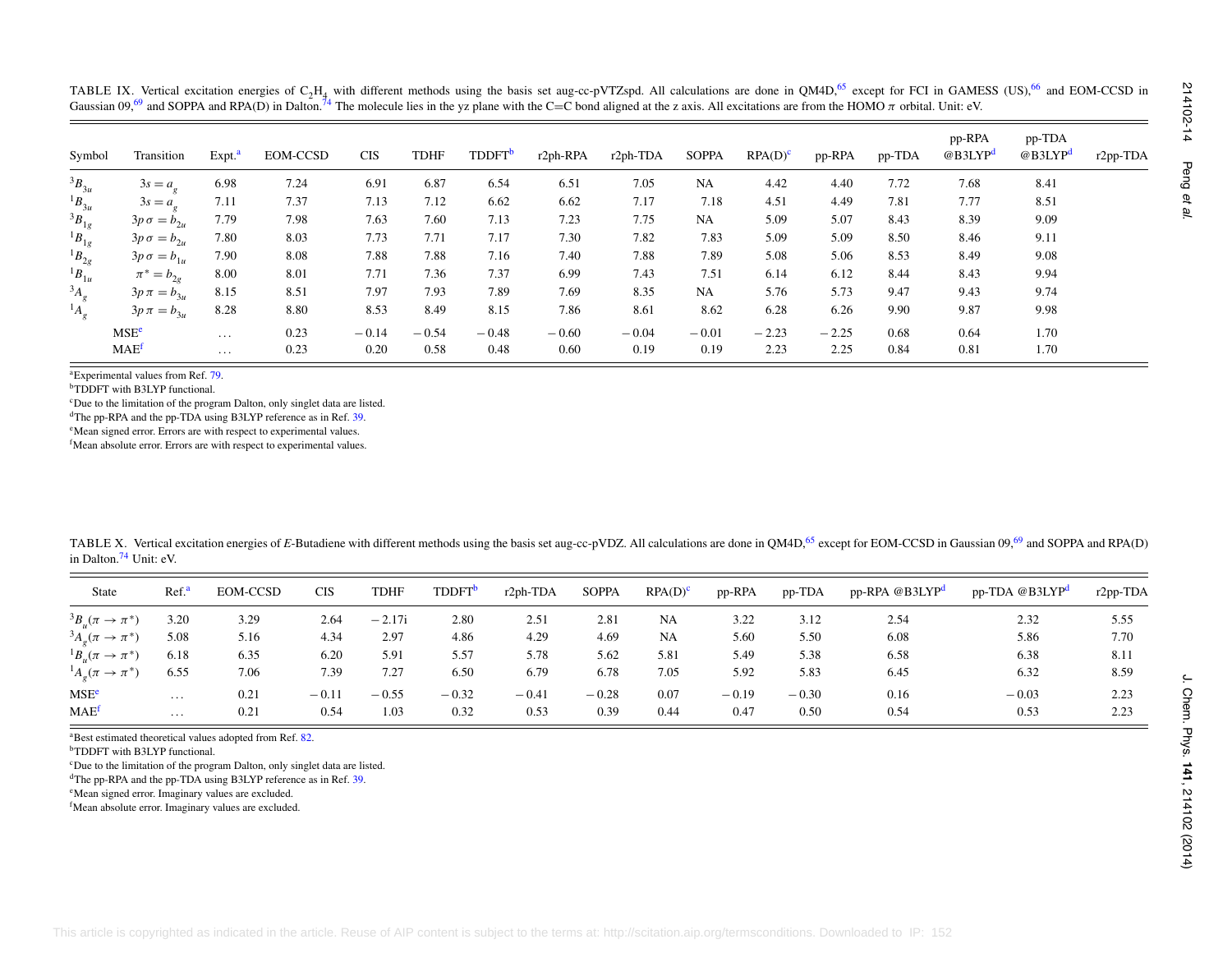<span id="page-15-0"></span>

FIG. 1. Error distributions of various methods. The reference values are either experimental values, or other theoretical values. See Tables [III](#page-7-1)[–X](#page-14-1) for details. Data of H2O are those using the basis set aug-cc-pVTZspd. NA and imaginary excitation energies are excluded. (a) EOM-CCSD, (b) TDDFT(B3LYP), (c) The r2ph-TDA, (d) CIS, (e) SOPPA, (f) RPA(D).

 This article is copyrighted as indicated in the article. Reuse of AIP content is subject to the terms at: http://scitation.aip.org/termsconditions. Downloaded to IP: 152.3.43.178 On: Mon, 11 Jan 2016 16:28:03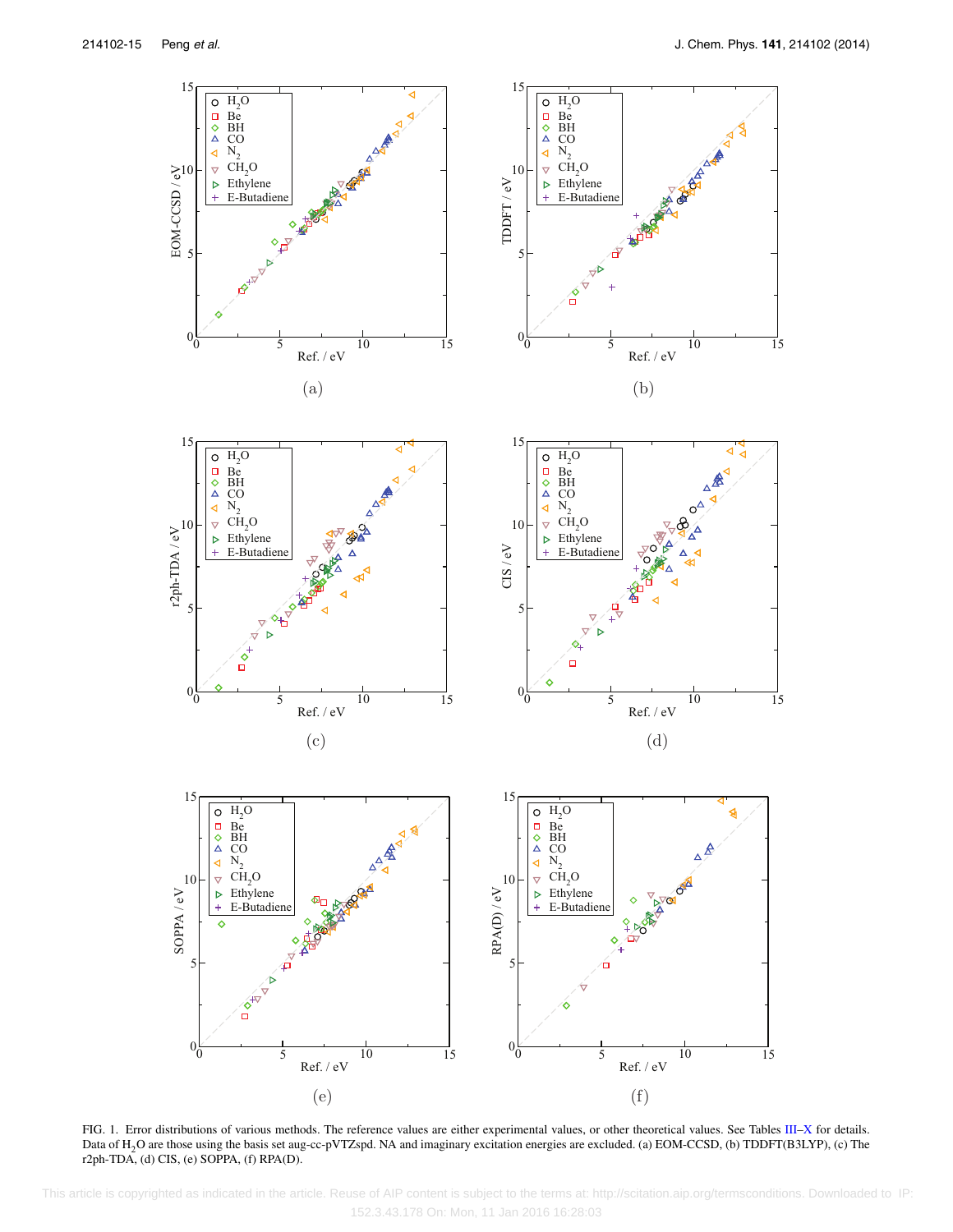<span id="page-16-31"></span>TABLE XI. Linear regression results of excitation energies. The equation to fit is  $y = ax + b$ . Spatial multiplicity is accounted. NA and imaginary values are excluded.

|                  |       | All   |          |       | Without $N_2$ |          |
|------------------|-------|-------|----------|-------|---------------|----------|
| Methods          | $R^2$ | a     | $b$ (eV) | $R^2$ | a             | $b$ (eV) |
| EOM-CCSD         | 0.992 | 1.003 | 0.048    | 0.994 | 0.991         | 0.160    |
| TDDFT(B3LYP)     | 0.987 | 0.986 | $-0.559$ | 0.986 | 0.976         | $-0.456$ |
| r2ph-TDA         | 0.944 | 1.143 | $-1.624$ | 0.973 | 1.142         | $-1.526$ |
| <b>CIS</b>       | 0.952 | 1.143 | $-1.133$ | 0.971 | 1.158         | $-1.068$ |
| <b>SOPPA</b>     | 0.886 | 0.864 | 1.073    | 0.849 | 0.842         | 1.263    |
| SOPPA without BH | 0.962 | 1.025 | $-0.418$ | 0.954 | 1.043         | $-0.465$ |
| RPA(D)           | 0.972 | 1.102 | $-0.778$ | 0.970 | 1.030         | $-0.256$ |

<span id="page-16-30"></span>also undergoes improvement through excluding  $N_2$  from the data.  $N<sub>2</sub>$  results have the largest errors probably because of the unphysical description of the HOMO in the HF reference. Interestingly, SOPPA and RPA(D) are very accurate for  $N_2$ . The most significant outliers of SOPPA and RPA(D) is BH. The regression results show that these two methods have better overall accuracy and small biases. Although the r2ph-TDA is slightly less accurate than TDDFT in these test data, the r2ph-TDA also has advantage of capturing some double excitations and free from instability. Considering double excitations, the r2ph-TDA is still preferable to SOPPA and RPA(D). The negative bias of the r2ph-TDA data ( $\sim$ −1.5 eV) is compatible with results of the 2ph-RPA in literature as a result of some missing ground state correlation. $43,44,83$  $43,44,83$  $43,44,83$ 

#### <span id="page-16-29"></span>**VI. CONCLUSIONS**

Second RPAs and second TDAs of ph- and pp-channels are introduced in this article to study molecular excitations. These extensions enable capturing double excitations in the RPA/TDA and non-HOMO excitations in the pp-RPA/TDA. Based on orbital restrictions, the r2ph-RPA, the r2ph-TDA, and the r2pp-TDA can describe all single excitations, and double excitations from HOMO, with a formal scaling of  $O(N<sup>4</sup>)$ . Since the r2ph-RPA and the 2ph-RPA inherit all instability issues from TDHF, we suggest that r2ph-TDA is preferable than the r2ph-RPA. In theory, the r2pp-TDA and the r2ph-TDA can capture the same states according to the formalism. However, r2pp-TDA usually overestimates the excitation energies. Additionally, the possibility that the (*N* − 2)-electron reference may be degenerate and that the SCF result could deteriorate the symmetry. Moreover, pp series methods are almost impossible to be size extensive, while ph series methods are probably size extensive according our preliminary data.<sup>[54](#page-17-10)</sup> These restricted second RPAs and TDAs are tested on various systems. The r2ph-TDA have similar results compared to TDDFT and CIS, but with a larger negative bias, which indicates some ground state correlation energies are unaccounted in the r2ph-TDA. SOPPA and RPA(D) are very accurate overall, but for double dominated excitations, their errors are still fairly large. Considering EOM-CCSD is unbalanced for single and double excitations even with a high scaling of  $O(N<sup>6</sup>)$ , and that SOPPA and RPA(D) do not treat double excitations well with a scaling of  $O(N^5)$ , the r2ph-TDA is recommended to study systems with both single and some low-lying double excitations with a moderate accuracy, when the excitation energies are the central concern (transition moments from TDA are less unsatisfactory). Beyond the excitation energy tests, we also develop expressions on excited state property evaluations that are at least suitable for  $\langle \hat{S}^2 \rangle$  calculations, which are very useful to distinguish different spin states of the excitations.

# **ACKNOWLEDGMENTS**

Funding support from the National Science Foundation (CHE-1362927) is greatly appreciated. Y.Y. has also been supported by the Paul Gross Fellowship, Duke University.

- <span id="page-16-1"></span><span id="page-16-0"></span>1D. Bohm and D. Pines, [Phys. Rev.](http://dx.doi.org/10.1103/PhysRev.82.625) **82**, 625 (1951).
- <span id="page-16-2"></span>2D. Pines and D. Bohm, [Phys. Rev.](http://dx.doi.org/10.1103/PhysRev.85.338) **85**, 338 (1952).
- 3D. Thouless, [Nucl. Phys.](http://dx.doi.org/10.1016/0029-5582(60)90048-1) **21**, 225 (1960).
- 4D. D. Thouless, [Nucl. Phys.](http://dx.doi.org/10.1016/0029-5582(61)90364-9) **22**, 78 (1961).
- <span id="page-16-27"></span>5D. Thouless and J. Valatin, [Nucl. Phys.](http://dx.doi.org/10.1016/0029-5582(62)90741-1) **31**, 211 (1962).
- 6D. J. Rowe, *Nuclear Collective Motion: Models and Theory* (Methuen, London, 1970).
- <span id="page-16-9"></span>7J. Blaizot and G. Ripka, *Quantum Theory of Finite Systems*(The MIT Press, Cambridge, MA, 1986).
- <span id="page-16-4"></span><span id="page-16-3"></span>8P. Ring and P. Schuck, *The Nuclear Many-Body Problem* (Springer, 2004).
- <span id="page-16-11"></span>9S. Kurth and J. P. Perdew, [Phys. Rev. B](http://dx.doi.org/10.1103/PhysRevB.59.10461) **59**, 10461 (1999).
- 10F. Furche, [Phys. Rev. B](http://dx.doi.org/10.1103/PhysRevB.64.195120) **64**, 195120 (2001).
- <span id="page-16-5"></span>11F. Furche, [J. Chem. Phys.](http://dx.doi.org/10.1063/1.2977789) **129**, 114105 (2008).
- <span id="page-16-6"></span>12H. Eshuis, J. Yarkony, and F. Furche, [J. Chem. Phys.](http://dx.doi.org/10.1063/1.3442749) **132**, 234114 (2010).
- 13D. C. Langreth and J. P. Perdew, [Solid State Commun.](http://dx.doi.org/10.1016/0038-1098(75)90618-3) **17**, 1425 (1975).
- 14A. G. Eguiluz, [Phys. Rev. Lett.](http://dx.doi.org/10.1103/PhysRevLett.51.1907) **51**, 1907 (1983).
- 15G. F. Giuliani and G. Vignale, *Quantum Theory Of The Electron Liquid* (Cambridge University Press, 2005).
- <span id="page-16-7"></span>16J. Harl, L. Schimka, and G. Kresse, [Phys. Rev. B](http://dx.doi.org/10.1103/PhysRevB.81.115126) **81**, 115126 (2010).
- <span id="page-16-8"></span>17X. Ren, P. Rinke, C. Joas, and M. Scheffler, [J. Mater. Sci.](http://dx.doi.org/10.1007/s10853-012-6570-4) **47**, 7447 (2012).
- 18M. E. Casida, "Time-dependent density functional response theory for molecules," in *Recent Advances in Computational Chemistry*, edited by D. P. Chong (World Scientific, Singapore, 1995), Vol. 1, p. 155.
- <span id="page-16-10"></span>19G. E. Scuseria, T. M. Henderson, and D. C. Sorensen, [J. Chem. Phys.](http://dx.doi.org/10.1063/1.3043729) **129**, 231101 (2008).
- <span id="page-16-12"></span>20M. Fuchs, Y.-M. Niquet, X. Gonze, and K. Burke, [J. Chem. Phys.](http://dx.doi.org/10.1063/1.1858371) **122**, 094116 (2005).
- <span id="page-16-13"></span>21P. Mori-Sánchez, A. J. Cohen, and W. Yang, [Phys. Rev. A](http://dx.doi.org/10.1103/PhysRevA.85.042507) **85**, 042507 (2012).
- <span id="page-16-14"></span>22N. Fukuda, F. Iwamoto, and K. Sawada, [Phys. Rev.](http://dx.doi.org/10.1103/PhysRev.135.A932) **135**, A932 (1964).
- 23J. Toivanen and J. Suhonen, [Phys. Rev. Lett.](http://dx.doi.org/10.1103/PhysRevLett.75.410) **75**, 410 (1995).
- 24W. J. Mulhall, R. J. Liotta, J. A. Evans, and R. P. Perazzo, [Nucl. Phys. A](http://dx.doi.org/10.1016/0375-9474(67)90270-9) **93**, 261 (1967).
- <span id="page-16-28"></span>25D. J. Rowe, [Phys. Rev.](http://dx.doi.org/10.1103/PhysRev.175.1283) **175**, 1283 (1968).
- <span id="page-16-15"></span>26D. J. Rowe, [Rev. Mod. Phys.](http://dx.doi.org/10.1103/RevModPhys.40.153) **40**, 153 (1968).
- <span id="page-16-16"></span>27G. Ripka and R. Padjen, [Nucl. Phys. A](http://dx.doi.org/10.1016/0375-9474(69)90714-3) **132**, 489 (1969).
- 28K. A. Brueckner and C. A. Levinson, [Phys. Rev.](http://dx.doi.org/10.1103/PhysRev.97.1344) **97**, 1344 (1955).
- <span id="page-16-17"></span>29R. Eden, [Proc. R. Soc. London, Ser. A](http://dx.doi.org/10.1098/rspa.1956.0093) **235**, 408 (1956).
- <span id="page-16-18"></span>30H. Bethe, [Phys. Rev.](http://dx.doi.org/10.1103/PhysRev.103.1353) **103**, 1353 (1956).
- 31D. Peng, H. van Aggelen, Y. Yang, and W. Yang, [J. Chem. Phys.](http://dx.doi.org/10.1063/1.4867540) **140**, 18A522 (2014).
- <span id="page-16-20"></span><span id="page-16-19"></span>32H. van Aggelen, Y. Yang, and W. Yang, [Phys. Rev. A](http://dx.doi.org/10.1103/PhysRevA.88.030501) **88**, 030501 (2013).
- 33H. van Aggelen, Y. Yang, and W. Yang, [J. Chem. Phys.](http://dx.doi.org/10.1063/1.4865816) **140**, 18A511 (2014).
- <span id="page-16-21"></span>34J. Čížek, [J. Chem. Phys.](http://dx.doi.org/10.1063/1.1727484) **45**, 4256 (1966).
- 35D. Peng, S. N. Steinmann, H. van Aggelen, and W. Yang, [J. Chem. Phys.](http://dx.doi.org/10.1063/1.4820556) **139**, 104112 (2013).
- <span id="page-16-22"></span>36G. E. Scuseria, T. M. Henderson, and I. W. Bulik, [J. Chem. Phys.](http://dx.doi.org/10.1063/1.4820557) **139**, 104113 (2013).
- <span id="page-16-23"></span>37P. Mori-Sánchez, A. Cohen, and W. Yang, [Phys. Rev. Lett.](http://dx.doi.org/10.1103/PhysRevLett.102.066403) **102**, 066403 (2009).
- <span id="page-16-24"></span>38Y. Yang, H. van Aggelen, S. N. Steinmann, D. Peng, and W. Yang, [J. Chem.](http://dx.doi.org/10.1063/1.4828728) [Phys.](http://dx.doi.org/10.1063/1.4828728) **139**, 174110 (2013).
- <span id="page-16-26"></span><span id="page-16-25"></span>39Y. Yang, H. van Aggelen, and W. Yang, [J. Chem. Phys.](http://dx.doi.org/10.1063/1.4834875) **139**, 224105 (2013).
- 40Y. Yang, D. Peng, J. Lu, and W. Yang, [J. Chem. Phys.](http://dx.doi.org/10.1063/1.4895792) **141**, 124104 (2014).